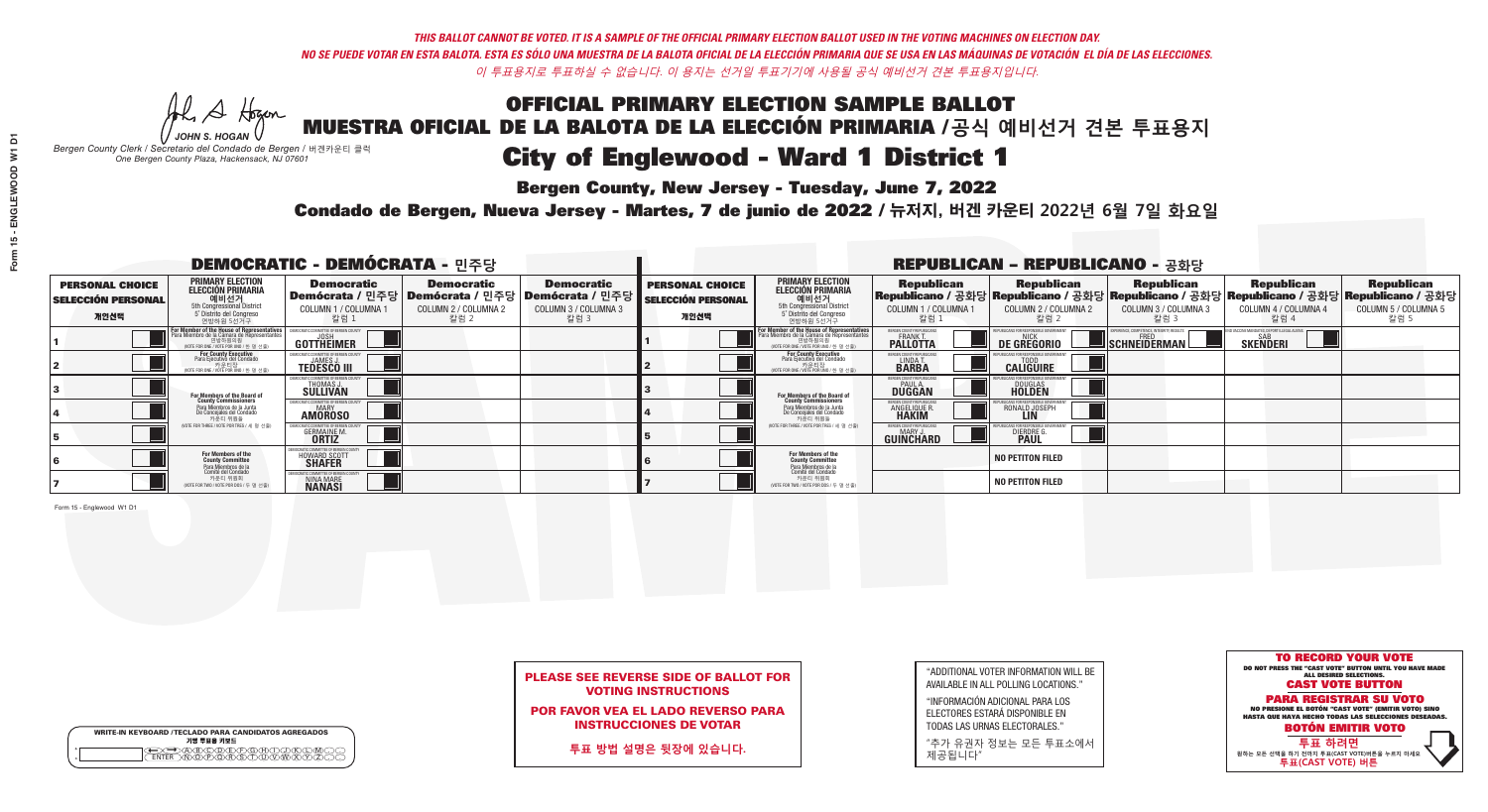**Bergen County, New Jersey - Tuesday, June 7, 2022** 

Al Stogan *JOHN S. HOGAN*

|              | <b>WRITE-IN KEYBOARD /TECLADO PARA CANDIDATOS AGREGADOS</b><br>기명 투표용 키보드 |  |
|--------------|---------------------------------------------------------------------------|--|
| ٥<br>$\circ$ | $\sqrt{D}\sqrt{C}$                                                        |  |

*Bergen County Clerk / Secretario del Condado de Bergen /* 버겐카운티 클럭 *One Bergen County Plaza, Hackensack, NJ 07601*



PLEASE SEE REVERSE SIDE OF BALLOT FOR VOTING INSTRUCTIONS

POR FAVOR VEA EL LADO REVERSO PARA INSTRUCCIONES DE VOTAR

**투표 방법 설명은 뒷장에 있습니다.**

| "ADDITIONAL VOTER INFORMATION WILL BE |
|---------------------------------------|
| AVAILABLE IN ALL POLLING LOCATIONS."  |
|                                       |

"INFORMACIÓN ADICIONAL PARA LOS ELECTORES ESTARÁ DISPONIBLE EN TODAS LAS URNAS ELECTORALES."

"추가 유권자 정보는 모든 투표소에서 제공됩니다"

Condado de Bergen, Nueva Jersey - Martes, 7 de junio de 2022 / 뉴저지, 버겐 카운티 2022년 6월 7일 화요일 *One Bergen County Plaza, Hackensack, NJ 07601*

| <b>DEMOCRATIC - DEMÓCRATA - 민주당</b>                         |                                                                                                                                        |                                                                        |                                                   |                                                                                                             | <b>REPUBLICAN - REPUBLICANO - 공화당</b>                       |                                                                                                                                                |                                                             |                                                    |                                                   |                                                   |                                                                                                                                                  |  |
|-------------------------------------------------------------|----------------------------------------------------------------------------------------------------------------------------------------|------------------------------------------------------------------------|---------------------------------------------------|-------------------------------------------------------------------------------------------------------------|-------------------------------------------------------------|------------------------------------------------------------------------------------------------------------------------------------------------|-------------------------------------------------------------|----------------------------------------------------|---------------------------------------------------|---------------------------------------------------|--------------------------------------------------------------------------------------------------------------------------------------------------|--|
| <b>PERSONAL CHOICE</b><br><b>SELECCIÓN PERSONAL</b><br>개인선택 | <b>PRIMARY ELECTION</b><br><b>ELECCIÓN PRIMARIA</b><br>5th Congressional District<br>5 <sup>o</sup> Distrito del Congreso<br>연방하원 5선거구 | <b>Democratic</b><br>COLUMN 1 / COLUMNA 1<br>칼럼 1                      | <b>Democratic</b><br>COLUMN 2 / COLUMNA 2<br>칼럼 2 | <b>Democratic</b><br>  Demócrata / 민주당   Demócrata / 민주당   Demócrata / 민주당 <br>COLUMN 3 / COLUMNA 3<br>칼럼 3 | <b>PERSONAL CHOICE</b><br><b>SELECCIÓN PERSONAL</b><br>개인선택 | <b>PRIMARY ELECTION</b><br>ELECCIÓN PRIMARIA<br>에비선거<br>5th Congressional District<br>5 Distrito del Congreso<br>연방하원 5선거구                     | <b>Republican</b><br>COLUMN 1 / COLUMNA 1<br>, 칼럼 :         | <b>Republican</b><br>COLUMN 2 / COLUMNA 2<br>-칼럼 2 | <b>Republican</b><br>COLUMN 3 / COLUMNA 3<br>칼럼 3 | <b>Republican</b><br>COLUMN 4 / COLUMNA 4<br>칼럼 4 | <b>Republican</b><br> Republicano / 공화당 Republicano / 공화당 Republicano / 공화당 Republicano / 공화당 Republicano / 공화당 <br>COLUMN 5 / COLUMNA 5<br>칼럼 5 |  |
|                                                             | or Member of the House of Representatives<br>ara Miembro de la Cámara de Representantes<br>WOTE FOR ONE / VOTE POR UNO / 한 명 선출)       | <b>GOTTHEIMER</b>                                                      |                                                   |                                                                                                             |                                                             | F <mark>or Member of the House of Representative</mark><br>Para Miembro de la Cámara de Representante:<br>NOTE FOR ONE / VOTE POR UNO / 한 명 선출 | BERGEN COUNTY REPUBLICANS<br>FRANK T.<br><b>PALLOTTA</b>    | DE GREGORIO                                        | SCHNEIDERMAN                                      | <b>SKENDERI</b>                                   |                                                                                                                                                  |  |
|                                                             | For County Executive<br>Para Ejecutivo del Condado<br>가운티장<br>(VOTE FOR ONE / VOTE POR UNO / 한 명 선출)                                   | <b>TEDESCO III</b>                                                     |                                                   |                                                                                                             |                                                             | For County Executive<br>Para Ejecutivo del Condado<br>7) 카운티장<br>(VOTE FOR ONE / VOTE POR UNO / 한 명 선출)                                        | BERGEN COUNTY REPUBLICAN<br>LINDA T.                        | <b>CALIGUIRE</b>                                   |                                                   |                                                   |                                                                                                                                                  |  |
|                                                             | For Members of the Board of<br>County Commissioners                                                                                    | VIOCRATIC COMMITTEE OF BERGEN (<br><b>THOMAS J.</b><br><b>SULLIVAN</b> |                                                   |                                                                                                             |                                                             | For Members of the Board of<br>County Commissioners                                                                                            | BERGEN COUNTY REPUBLICAN<br><b>PAUL A.</b><br><b>DUGGAN</b> | <b>DOUGLAS</b>                                     |                                                   |                                                   |                                                                                                                                                  |  |
|                                                             | Para Miembros de la Junta<br>De Concejales del Condado<br>카운티 위원들                                                                      | IOCRATIC COMMITTEE OF BERGEN COUNT<br><b>MARY</b><br><b>AMOROSO</b>    |                                                   |                                                                                                             |                                                             | Para Miembros de la Junta<br>De Concejales del Condado<br>카운티 위원들                                                                              | BERGEN COUNTY REPUBLICAN<br><b>ANGELIQUE R</b>              | RONALD JOSEPH<br><b>LIN</b>                        |                                                   |                                                   |                                                                                                                                                  |  |
|                                                             | NOTE FOR THREE / VOTE POR TRES / 세 명 선출)                                                                                               | <b>GERMAINE M.</b>                                                     |                                                   |                                                                                                             |                                                             | (VOTE FOR THREE / VOTE POR TRES / 세 명 선출)                                                                                                      | BERGEN COUNTY REPUBLICAN<br>MARY J.<br>GUINCHARD            | <b>DIERDRE</b>                                     |                                                   |                                                   |                                                                                                                                                  |  |
|                                                             | For Members of the<br>County Committee<br>Para Miembros de la<br>Comité del Condado                                                    | <b>OCRATIC COMMITTEE OF BERGEN C</b><br><b>JOSHUA</b>                  |                                                   |                                                                                                             |                                                             | For Members of the<br>County Committee<br>Para Miembros de la<br>Comité del Condado                                                            |                                                             | <b>NO PETITON FILED</b>                            |                                                   |                                                   |                                                                                                                                                  |  |
|                                                             | 카운티 위원회<br>(VOTE FOR TWO / VOTE POR DOS / 두 명 선출)                                                                                      | CRATIC COMMITTEE OF BERGEN<br><b>GORDON</b>                            |                                                   |                                                                                                             |                                                             | 카운티 위원회<br>NOTE FOR TWO / VOTE POR DOS / 두 명 선출)                                                                                               |                                                             | <b>NO PETITON FILED</b>                            |                                                   |                                                   |                                                                                                                                                  |  |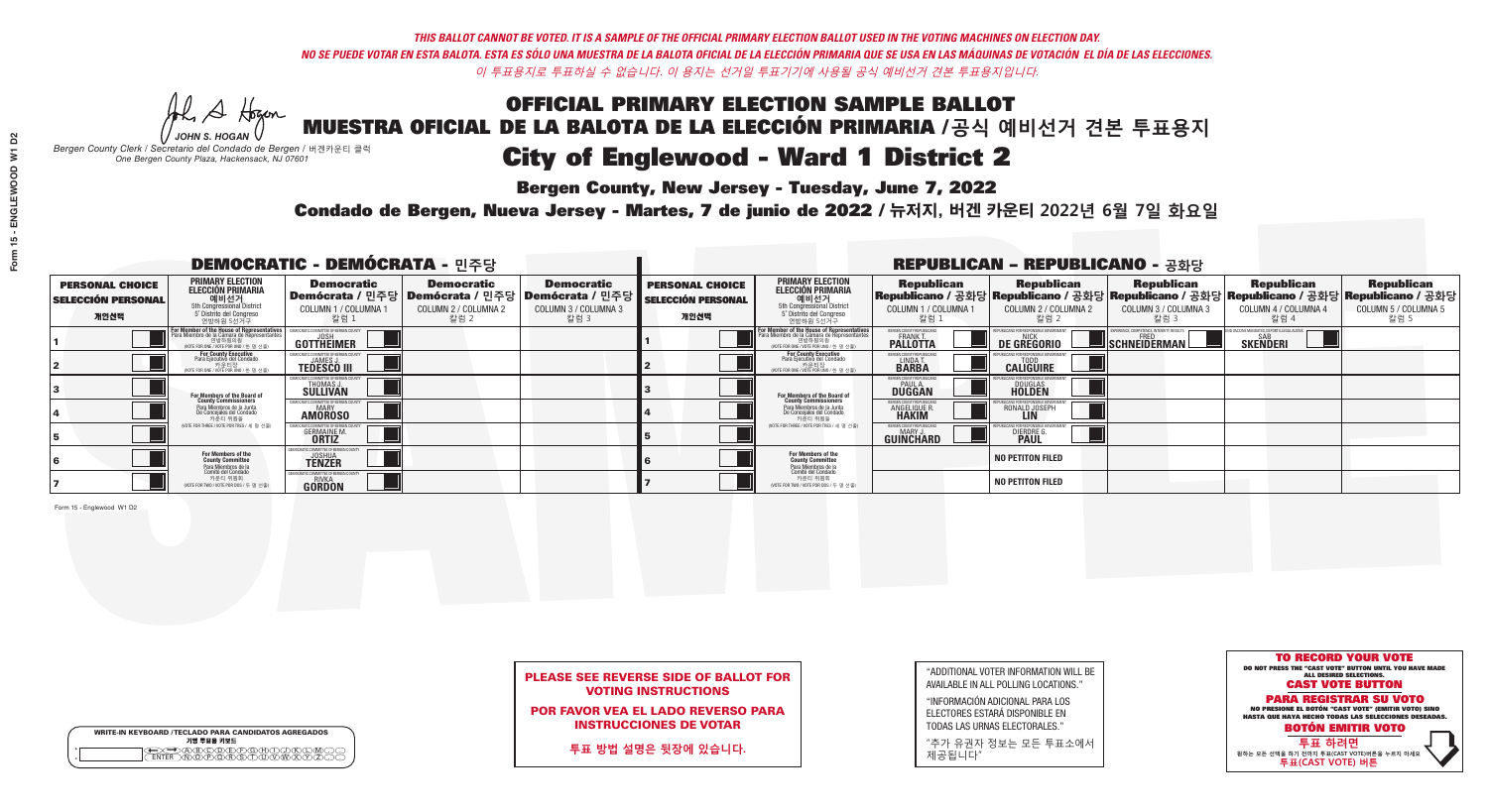**Bergen County, New Jersey - Tuesday, June 7, 2022** 

Al Stogan *JOHN S. HOGAN*

|              | <b>WRITE-IN KEYBOARD /TECLADO PARA CANDIDATOS AGREGADOS</b><br>기명 투표용 키보드 |  |
|--------------|---------------------------------------------------------------------------|--|
| ٥<br>$\circ$ | $\sqrt{D}\sqrt{C}$                                                        |  |

*Bergen County Clerk / Secretario del Condado de Bergen /* 버겐카운티 클럭 *One Bergen County Plaza, Hackensack, NJ 07601*

Condado de Bergen, Nueva Jersey - Martes, 7 de junio de 2022 / 뉴저지, 버겐 카운티 2022년 6월 7일 화요일 *One Bergen County Plaza, Hackensack, NJ 07601*



### PLEASE SEE REVERSE SIDE OF BALLOT FOR VOTING INSTRUCTIONS

POR FAVOR VEA EL LADO REVERSO PARA INSTRUCCIONES DE VOTAR

**투표 방법 설명은 뒷장에 있습니다.**

| "ADDITIONAL VOTER INFORMATION WILL BE |
|---------------------------------------|
| AVAILABLE IN ALL POLLING LOCATIONS."  |

"INFORMACIÓN ADICIONAL PARA LOS ELECTORES ESTARÁ DISPONIBLE EN TODAS LAS URNAS ELECTORALES."

"추가 유권자 정보는 모든 투표소에서 제공됩니다"

| <b>DEMOCRATIC - DEMÓCRATA - 민주당</b>                         |                                                                                                                                           |                                                                     |                                                          |                                                                                                        | <b>REPUBLICAN - REPUBLICANO - 공화당</b>                       |                                                                                                                                               |                                                                     |                                                   |                                                                                                                                                |                                                   |                                                   |  |
|-------------------------------------------------------------|-------------------------------------------------------------------------------------------------------------------------------------------|---------------------------------------------------------------------|----------------------------------------------------------|--------------------------------------------------------------------------------------------------------|-------------------------------------------------------------|-----------------------------------------------------------------------------------------------------------------------------------------------|---------------------------------------------------------------------|---------------------------------------------------|------------------------------------------------------------------------------------------------------------------------------------------------|---------------------------------------------------|---------------------------------------------------|--|
| <b>PERSONAL CHOICE</b><br><b>SELECCIÓN PERSONAL</b><br>개인선택 | <b>PRIMARY ELECTION</b><br>ELECCIÓN PRIMARIA<br>에비선거<br>5th Congressional District<br>5 <sup>*</sup> Distrito del Congreso<br>연방하원 5선거구   | <b>Democratic</b><br>COLUMN 1 / COLUMNA 1<br>칼럼 1                   | <b>Democratic</b><br>COLUMN 2 / COLUMNA 2<br>칼럼 2        | <b>Democratic</b><br>│Demócrata / 민주당│Demócrata / 민주당│Demócrata / 민주당┃<br>COLUMN 3 / COLUMNA 3<br>칼럼 3 | <b>PERSONAL CHOICE</b><br><b>SELECCIÓN PERSONAL</b><br>개인선택 | <b>PRIMARY ELECTION</b><br><b>ELECCIÓN PRIMARIA</b><br><b>GHI LA 거</b><br>Sth Congressional District<br>5° Distrito del Congreso<br>연방하원 5선거구 | <b>Republican</b><br>COLUMN 1 / COLUMNA 1<br>칼럼 1                   | <b>Republican</b><br>COLUMN 2 / COLUMNA 2<br>칼럼 2 | <b>Republican</b><br>Republicano / 공화당 Republicano / 공화당 Republicano / 공화당 Republicano / 공화당 Republicano / 공화당<br>COLUMN 3 / COLUMNA 3<br>칼럼 3 | <b>Republican</b><br>COLUMN 4 / COLUMNA 4<br>칼럼 4 | <b>Republican</b><br>COLUMN 5 / COLUMNA 5<br>칼럼 5 |  |
|                                                             | or Member of the House of Representatives<br>ara Miembro de la Cámara de Representantes<br>연방하원의원<br>(VOTE FOR ONE / VOTE POR UNO / 한명선출) | <b>GOTTHEIMER</b>                                                   |                                                          |                                                                                                        |                                                             | For Member of the House of Representatives<br>Para Miembro de la Cámara de Representantes<br>연방하원의원<br>(VOTE FOR ONE / VOTE POR UNO / 한 명 선출) | ERGEN COUNTY REPUBLICAN<br><b>PALLOTTA</b>                          | DE GREGORIO                                       | SCHNEIDERMAN                                                                                                                                   | <b>SKENDERI</b>                                   |                                                   |  |
|                                                             | <b>For County Executive</b><br>Para Ejecutivo del Condado<br>(VOTE FOR ONE / VOTE POR UNO / 한 명 선출)                                       | <b>TEDESCO III</b>                                                  |                                                          |                                                                                                        |                                                             | For County Executive<br>Para Ejecutivo del Condado<br>카운티장<br>"자운티장 <sub>서즈"</sub><br>"예TE FOR ONE / VOTE POR UNO / 한 명 서즈"                   | BERGEN COUNTY REPUBLICAN<br>LINDA T.                                | <b>CALIGUIRE</b>                                  |                                                                                                                                                |                                                   |                                                   |  |
|                                                             | <b>For Members of the Board of<br/>County Commissioners</b>                                                                               | <i><b>MOCRATIC COMMITTEE OF BERGEN COUNT</b></i><br>THOMAS J.       |                                                          |                                                                                                        |                                                             | For Members of the Board of<br>County Commissioners                                                                                           | BERGEN COUNTY REPUBLICAN<br><b>PAUL A.</b><br><b>DUGGAN</b>         | <b>DOUGLAS</b><br><b>HOLDEN</b>                   |                                                                                                                                                |                                                   |                                                   |  |
|                                                             | Para Miembros de la Junta<br>De Conceiales del Condado<br>카운티 위원들                                                                         | IOCRATIC COMMITTEE OF BEBGEN CI<br><b>AMOROSO</b>                   |                                                          |                                                                                                        |                                                             | Para Miembros de la Junta<br>De Concejales del Condado<br>카운티 위원들                                                                             | <b>RGEN COUNTY REPUBLICAN</b><br><b>ANGELIQUE R</b><br><b>HAKIM</b> | RONALD JOSEPH                                     |                                                                                                                                                |                                                   |                                                   |  |
|                                                             | NOTE FOR THREE / VOTE POR TRES / 세 명 선출                                                                                                   | <b>GERMAINE M.</b>                                                  |                                                          |                                                                                                        |                                                             | NOTE FOR THREE / VOTE POR TRES / 세 명 선출                                                                                                       | ERGEN COUNTY REPUBLICAN:<br><b>GUINCHARD</b>                        | DIERDRE <sup>C</sup>                              |                                                                                                                                                |                                                   |                                                   |  |
|                                                             | For Members of the<br>County Committee<br>Para Miembros de la<br>Comité del Condado                                                       | IOCRATIC COMMITTEE OF BERGEN (<br><b>SHERRAY</b><br><b>ROBINSON</b> | AL ENGLEWOOD DEMOCI<br><b>HORACE H.</b><br><b>RAGBIR</b> |                                                                                                        |                                                             | For Members of the<br>County Committee                                                                                                        |                                                                     | <b>NO PETITON FILED</b>                           |                                                                                                                                                |                                                   |                                                   |  |
|                                                             | 카운티 위원회<br>NOTE FOR TWO / VOTE POR DOS / 두 명 선출)                                                                                          | <b>NO PETITION FILED</b>                                            | AL ENGLEWOOD DEMOC<br><b>BISSONDAI</b>                   |                                                                                                        |                                                             | Para Miembros de la<br>Comité del Condado<br>카운티 위원회<br>NOTE FOR TWO / VOTE POR DOS / 두 명 선출)                                                 |                                                                     | <b>NO PETITON FILED</b>                           |                                                                                                                                                |                                                   |                                                   |  |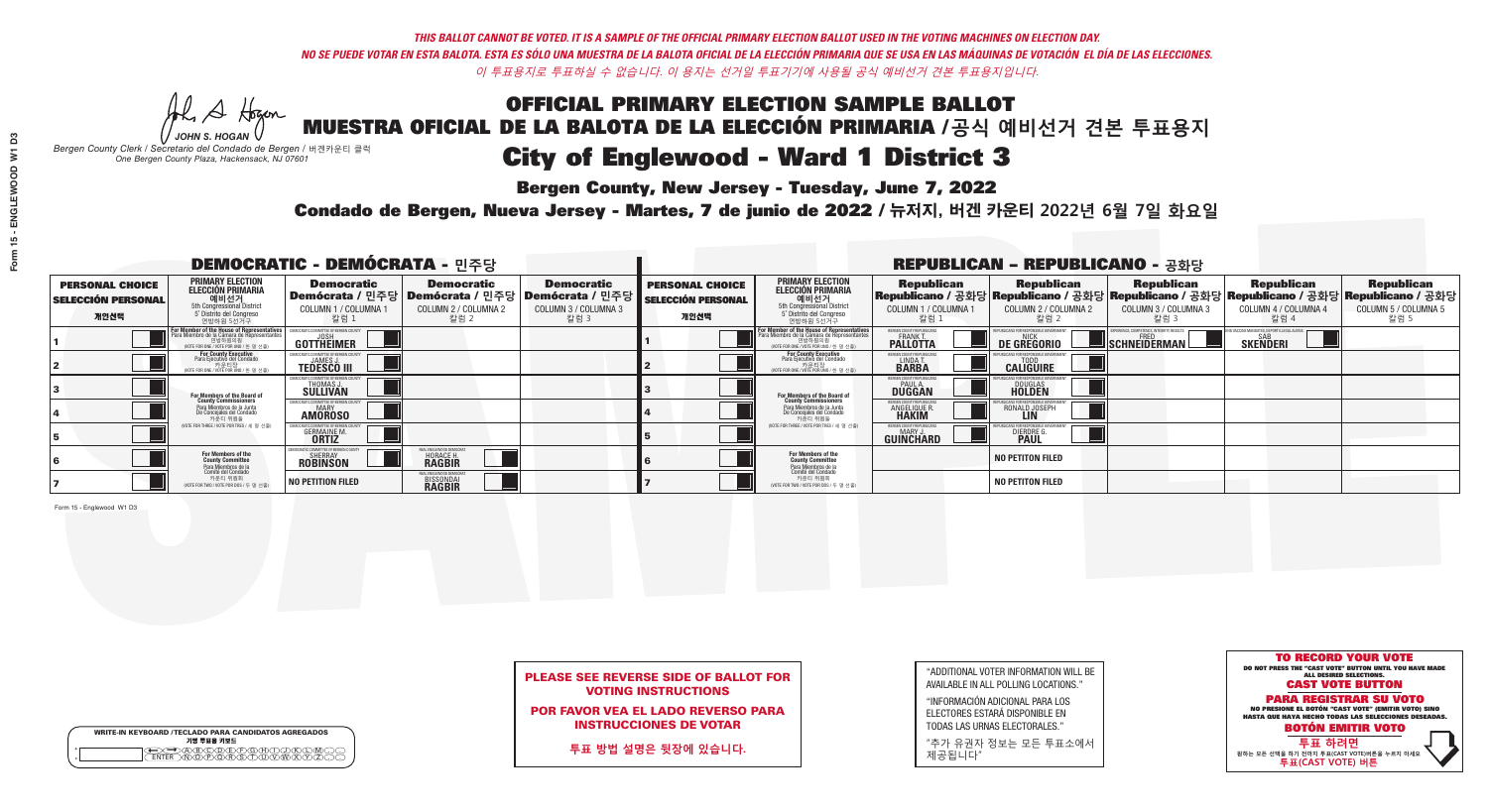**Bergen County, New Jersey - Tuesday, June 7, 2022** 

Al Stogan *JOHN S. HOGAN*

|                    | <b>WRITE-IN KEYBOARD /TECLADO PARA CANDIDATOS AGREGADOS</b><br>기명 투표용 키보드 |
|--------------------|---------------------------------------------------------------------------|
| $\circ$<br>$\circ$ |                                                                           |

*Bergen County Clerk / Secretario del Condado de Bergen /* 버겐카운티 클럭 *One Bergen County Plaza, Hackensack, NJ 07601*

Condado de Bergen, Nueva Jersey - Martes, 7 de junio de 2022 / 뉴저지, 버겐 카운티 2022년 6월 7일 화요일 *One Bergen County Plaza, Hackensack, NJ 07601*



PLEASE SEE REVERSE SIDE OF BALLOT FOR VOTING INSTRUCTIONS

POR FAVOR VEA EL LADO REVERSO PARA INSTRUCCIONES DE VOTAR

**투표 방법 설명은 뒷장에 있습니다.**

| "ADDITIONAL VOTER INFORMATION WILL BE |
|---------------------------------------|
| AVAILABLE IN ALL POLLING LOCATIONS."  |
|                                       |

"INFORMACIÓN ADICIONAL PARA LOS ELECTORES ESTARÁ DISPONIBLE EN TODAS LAS URNAS ELECTORALES."

"추가 유권자 정보는 모든 투표소에서 제공됩니다"

| <b>DEMOCRATIC - DEMÓCRATA - 민주당</b>                         |                                                                                                                                               |                                                                      |                                                                                                              |                                                   | <b>REPUBLICAN - REPUBLICANO - 공화당</b>                       |                                                                                                                                   |                                                                      |                                                    |                                                                                                                                                 |                                                   |                                                   |
|-------------------------------------------------------------|-----------------------------------------------------------------------------------------------------------------------------------------------|----------------------------------------------------------------------|--------------------------------------------------------------------------------------------------------------|---------------------------------------------------|-------------------------------------------------------------|-----------------------------------------------------------------------------------------------------------------------------------|----------------------------------------------------------------------|----------------------------------------------------|-------------------------------------------------------------------------------------------------------------------------------------------------|---------------------------------------------------|---------------------------------------------------|
| <b>PERSONAL CHOICE</b><br><b>SELECCIÓN PERSONAL</b><br>개인선택 | <b>PRIMARY ELECTION</b><br><b>ELECCIÓN PRIMARIA</b><br>예비선거<br><sup>5th</sup> Congressional District<br>5° Distrito del Congreso<br>연방하원 5선거구 | <b>Democratic</b><br>COLUMN 1 / COLUMNA<br>칼럼 1                      | <b>Democratic</b><br>  Demócrata / 민주당   Demócrata / 민주당   Demócrata / 민주당  <br>COLUMN 2 / COLUMNA 2<br>칼럼 2 | <b>Democratic</b><br>COLUMN 3 / COLUMNA 3<br>칼럼 3 | <b>PERSONAL CHOICE</b><br><b>SELECCIÓN PERSONAL</b><br>개인선택 | <b>PRIMARY ELECTION</b><br>ELECCIÓN PRIMARIA<br>예비선거<br>5th Congressional District<br>5 Distrito del Congreso<br>연방하원 5선거구        | <b>Republican</b><br>COLUMN 1 / COLUMNA 1<br><u>칼럼 1</u>             | <b>Republican</b><br>COLUMN 2 / COLUMNA 2<br>-칼럼 2 | <b>Republican</b><br> Republicano / 공화당 Republicano / 공화당 Republicano / 공화당 Republicano / 공화당 Republicano / 공화당<br>COLUMN 3 / COLUMNA 3<br>칼럼 3 | <b>Republican</b><br>COLUMN 4 / COLUMNA 4<br>칼럼 4 | <b>Republican</b><br>COLUMN 5 / COLUMNA 5<br>칼럼 5 |
|                                                             | F <b>or Member of the House of Representatives</b><br>Para Miembro de la Cámara de Representantes                                             | COMMITTEE OF BERGEN COUNT<br><b>GOTTHEIMER</b>                       |                                                                                                              |                                                   |                                                             | For Member of the House of Representatives<br>Para Miembro de la Cámara de Representantes<br>WOTE FOR ONE / VOTE POR UNO / 한 명 선출 | BERGEN COUNTY REPUBLICANS<br><b>PALLOTTA</b>                         | DE GREGORIO                                        | PERIENCE, COMPETENCE, INTEGRITY, RESULT<br>SCHNEIDERMAN                                                                                         | <b>SKENDERI</b>                                   |                                                   |
|                                                             | For County Executive<br>Para Ejecutivo del Condado<br>'OTE FOR ONE / VOTE POR UNO / 한 명 선출)                                                   | <b>TEDESCO III</b>                                                   |                                                                                                              |                                                   |                                                             | For County Executive<br>Para Ejecutivo del Condado<br>가운티장<br>(VOTE FOR ONE / VOTE POR UNO / 한 명 선출                               | BERGEN COUNTY REPUBLICAN<br>LINDA T.                                 | <b>CALIGUIRE</b>                                   |                                                                                                                                                 |                                                   |                                                   |
|                                                             | <b>For Members of the Board of<br/>County Commissioners</b>                                                                                   | THOMAS J.                                                            |                                                                                                              |                                                   |                                                             | For Members of the Board of<br>County Commissioners                                                                               | BERGEN COUNTY REPUBLICAN<br><b>DUGGAN</b>                            | <b>DOUGLAS</b><br><b>HOLDEN</b>                    |                                                                                                                                                 |                                                   |                                                   |
|                                                             | Para Miembros de la Junta<br>De Concejales del Condado<br>카운티 위원들                                                                             | OCRATIC COMMITTEE OF BERGEN COUNT<br><b>AMOROSO</b>                  |                                                                                                              |                                                   |                                                             | Para Miembros de la Junta<br>De Concejales del Condado<br>카운티 위원들                                                                 | <b>FRGEN COUNTY REPUBLICAN</b><br><b>ANGELIQUE R</b><br><b>HAKIM</b> | RONALD JOSEPH                                      |                                                                                                                                                 |                                                   |                                                   |
|                                                             | NOTE FOR THREE / VOTE POR TRES / 세 명 선출)                                                                                                      | <b>GERMAINE M.</b>                                                   |                                                                                                              |                                                   |                                                             | (VOTE FOR THREE / VOTE POR TRES / 세 명 선출)                                                                                         | BERGEN COUNTY REPUBLICAN<br>MARY J<br>GUINCHARD                      | <b>DIERDRE</b>                                     |                                                                                                                                                 |                                                   |                                                   |
|                                                             | For Members of the<br>County Committee<br>Para Miembros de la                                                                                 | <b>OCRATIC COMMITTEE OF BERGEN</b><br><b>JOSE L.</b><br><b>REYES</b> | ENGLEWOOD FIRS<br><b>PANNELL</b>                                                                             |                                                   |                                                             | For Members of the<br>County Committee                                                                                            |                                                                      | <b>NO PETITON FILED</b>                            |                                                                                                                                                 |                                                   |                                                   |
|                                                             | Comité del Condado<br>카운티 위원회<br>(VOTE FOR TWO / VOTE POR DOS / 두 명 선출)                                                                       | TIC COMMITTEE OF BERGE<br><b>MELVINA</b><br><b>COBB</b>              |                                                                                                              |                                                   |                                                             | Para Miembros de la<br>Comité del Condado<br>카운티 위원회<br>NOTE FOR TWO / VOTE POR DOS / 두 명 선출)                                     |                                                                      | <b>NO PETITON FILED</b>                            |                                                                                                                                                 |                                                   |                                                   |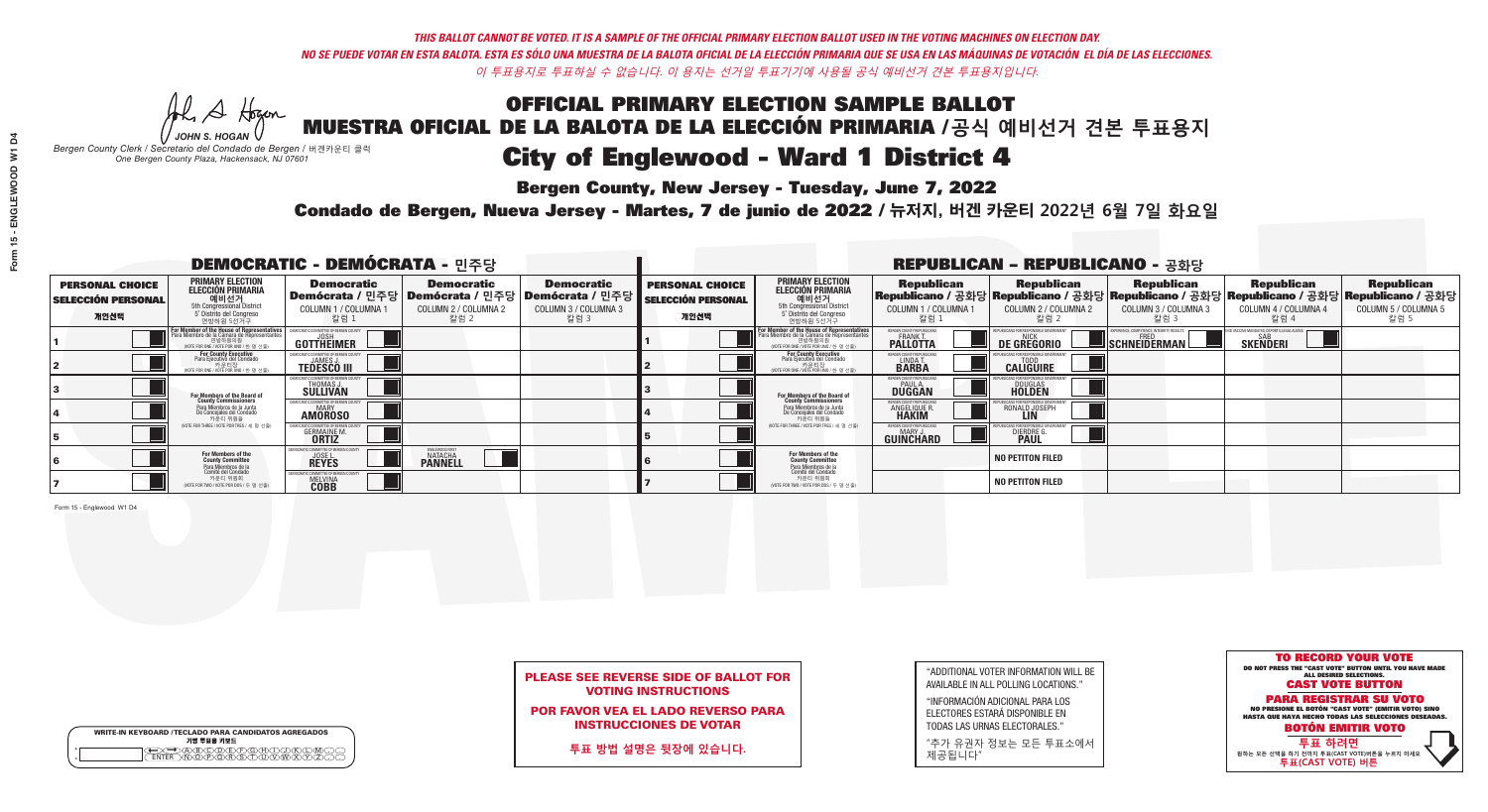**Bergen County, New Jersey - Tuesday, June 7, 2022** 

A Hogan *JOHN S. HOGAN*

|   | <b>WRITE-IN KEYBOARD /TECLADO PARA CANDIDATOS AGREGADOS</b><br>기명 투표용 키보드 |
|---|---------------------------------------------------------------------------|
| o | ABCDDECRAT                                                                |
| o | <u>አቅለጅጅ</u> ጅት                                                           |

*Bergen County Clerk / Secretario del Condado de Bergen /* 버겐카운티 클럭 *One Bergen County Plaza, Hackensack, NJ 07601*



PLEASE SEE REVERSE SIDE OF BALLOT FOR VOTING INSTRUCTIONS

POR FAVOR VEA EL LADO REVERSO PARA INSTRUCCIONES DE VOTAR

**투표 방법 설명은 뒷장에 있습니다.**

"ADDITIONAL VOTER INFORMATION WILL BE AVAILABLE IN ALL POLLING LOCATIONS."

"INFORMACIÓN ADICIONAL PARA LOS ELECTORES ESTARÁ DISPONIBLE EN TODAS LAS URNAS ELECTORALES."

"추가 유권자 정보는 모든 투표소에서 제공됩니다"

Condado de Bergen, Nueva Jersey - Martes, 7 de junio de 2022 / 뉴저지, 버겐 카운티 2022년 6월 7일 화요일 *One Bergen County Plaza, Hackensack, NJ 07601*

|                                                             |                                                                                                                                             |                                                                             |                                                                                                        | <b>REPUBLICAN - REPUBLICANO - 공화당</b>             |                                                             |                                                                                                                                                       |                                                                     |                                                                                                                                                |                                                           |                                                                |                                                   |
|-------------------------------------------------------------|---------------------------------------------------------------------------------------------------------------------------------------------|-----------------------------------------------------------------------------|--------------------------------------------------------------------------------------------------------|---------------------------------------------------|-------------------------------------------------------------|-------------------------------------------------------------------------------------------------------------------------------------------------------|---------------------------------------------------------------------|------------------------------------------------------------------------------------------------------------------------------------------------|-----------------------------------------------------------|----------------------------------------------------------------|---------------------------------------------------|
| <b>PERSONAL CHOICE</b><br><b>SELECCIÓN PERSONAL</b><br>개인선택 | <b>PRIMARY ELECTION</b><br>ELECCIÓN PRIMARIA<br>예비선거<br>5th Congressional District<br>5° Distrito del Congreso<br>연방하원 5선거구                 | <b>Democratic</b><br>COLUMN 1 / COLUMNA 1<br>칼럼 :                           | <b>Democratic</b><br>│Demócrata / 민주당│Demócrata / 민주당│Demócrata / 민주당┃<br>COLUMN 2 / COLUMNA 2<br>칼럼 2 | <b>Democratic</b><br>COLUMN 3 / COLUMNA 3<br>칼럼 3 | <b>PERSONAL CHOICE</b><br><b>SELECCIÓN PERSONAL</b><br>개인선택 | <b>PRIMARY ELECTION</b><br>ELECCIÓN PRIMARIA<br>예비선거<br>5th Congressional District<br>5° Distrito del Congreso<br>연방하원 5선거구                           | <b>Republican</b><br>COLUMN 1 / COLUMNA 1<br>칼럼                     | <b>Republican</b><br>Republicano / 공화당 Republicano / 공화당 Republicano / 공화당 Republicano / 공화당 Republicano / 공화당<br>COLUMN 2 / COLUMNA 2<br>칼럼 2 | <b>Republican</b><br>COLUMN 3 / COLUMNA 3<br>칼럼 3         | <b>Republican</b><br>COLUMN 4 / COLUMNA 4<br>칼럼 4              | <b>Republican</b><br>COLUMN 5 / COLUMNA 5<br>칼럼 5 |
|                                                             | or Member of the House of Representatives<br>ara Miembro de la Cámara de Representantes<br>연방하원의원<br>(VOTE FOR ONE / VOTE POR UNO / 한 명 선출) | GOTTHEIMER                                                                  |                                                                                                        |                                                   |                                                             | <b>For Member of the House of Representatives<br/>Para Miembro de la Cámara de Representantes</b><br>연방하원의원<br>(VOTE FOR ONE / VOTE POR UNO / 한 명 선출) | ERGEN COUNTY REPUBLICAN<br><b>PALLOTTA</b>                          | DE GREGORIO                                                                                                                                    | (PERIENCE, COMPETENCE, INTEGRITY, RESULTS<br>SCHNEIDERMAN | END VACCINE MANDATES, DEPORT ILLEGAL AUENS.<br>SAB<br>SKENDERI |                                                   |
|                                                             | For County Executive<br>Para Ejecutivo del Condado<br>가운티장<br>(VOTE FOR ONE / VOTE POR UNO / 한 명 선출)                                        | <b>TEDESCO III</b>                                                          |                                                                                                        |                                                   |                                                             | For County Executive<br>Para Ejecutivo del Condado<br>7) 카운티장<br>(VOTE FOR ONE / VOTE POR UNO / 한 명 선출)                                               | BERGEN COUNTY REPUBLICAL<br>LINDA T.                                | <b>CALIGUIRE</b>                                                                                                                               |                                                           |                                                                |                                                   |
|                                                             | For Members of the Board of<br>County Commissioners                                                                                         | MOCRATIC COMMITTEE OF BERGEN<br>THOMAS J.                                   |                                                                                                        |                                                   |                                                             | For Members of the Board of<br>County Commissioners                                                                                                   | BERGEN COUNTY REPUBLICAL<br><b>PAUL A.</b><br><b>DUGGAN</b>         | <b>DOUGLAS</b>                                                                                                                                 |                                                           |                                                                |                                                   |
|                                                             | Para Miembros de la Junta<br>De Concejales del Condado<br>카운티 위원들                                                                           | <b>IMOCRATIC COMMITTEE OF BERGEN COUNT</b><br><b>MARY</b><br><b>AMOROSO</b> |                                                                                                        |                                                   |                                                             | Para Miembros de la Junta<br>De Concejales del Condado<br>카운티 위원들                                                                                     | <b>RGEN COUNTY REPUBLICAL</b><br><b>ANGELIQUE R</b><br><b>HAKIM</b> | RONALD JOSEPH                                                                                                                                  |                                                           |                                                                |                                                   |
|                                                             | VOTE FOR THREE / VOTE POR TRES / 세 명 서축                                                                                                     | GERMAINE M.<br><b>ORTIZ</b>                                                 |                                                                                                        |                                                   |                                                             | NOTE FOR THREE / VOTE POR TRES / 세 명 선출                                                                                                               | <b>RGEN COUNTY REPUBLICANS</b><br><b>GUINCHARD</b>                  | DIERDRE <sup>C</sup>                                                                                                                           |                                                           |                                                                |                                                   |
|                                                             | <b>For Member of the Council</b><br>Para Miembro del Conceio<br>NOTE FOR ONE / VOTE POR UNO / 하 명 선출                                        | EMOCRATIC COMMITTEE OF BERGEN COUN<br>WISÖTSKY                              | IN ENGLEWOOD FOR A<br><b>PETER R.</b><br><b>JANSEN</b>                                                 |                                                   |                                                             | <b>For Member of the Council</b><br>Para Miembro del Conceio<br>이호 의원<br>(VOTE FOR ONE / VOTE POR UNO / 한명선출                                          |                                                                     | <b>NO PETITION FILED</b>                                                                                                                       |                                                           |                                                                |                                                   |
|                                                             | For Members of the<br>County Committee<br>Para Miembros de la<br>Comité del Condado                                                         | FREDERICK S.                                                                |                                                                                                        |                                                   |                                                             | For Members of the<br>County Committee<br>Para Miembros de la<br>Comité del Condado                                                                   |                                                                     | REPUBLICANS FOR RESPONSIBLE GO<br><b>ALAN W.</b><br>BERGER                                                                                     |                                                           |                                                                |                                                   |
|                                                             | 카운티 위원회<br>(VOTE FOR TWO / VOTE POR DOS / 두 명 선출)                                                                                           | <b>ROVNER</b>                                                               |                                                                                                        |                                                   |                                                             | 카운티 위원회<br>WOTE FOR TWO / VOTE POR DOS / 두 명 선출)                                                                                                      |                                                                     | REPUBLICANS FOR RESPONSIBI<br><b>DARA L.<br/>BERGER</b>                                                                                        |                                                           |                                                                |                                                   |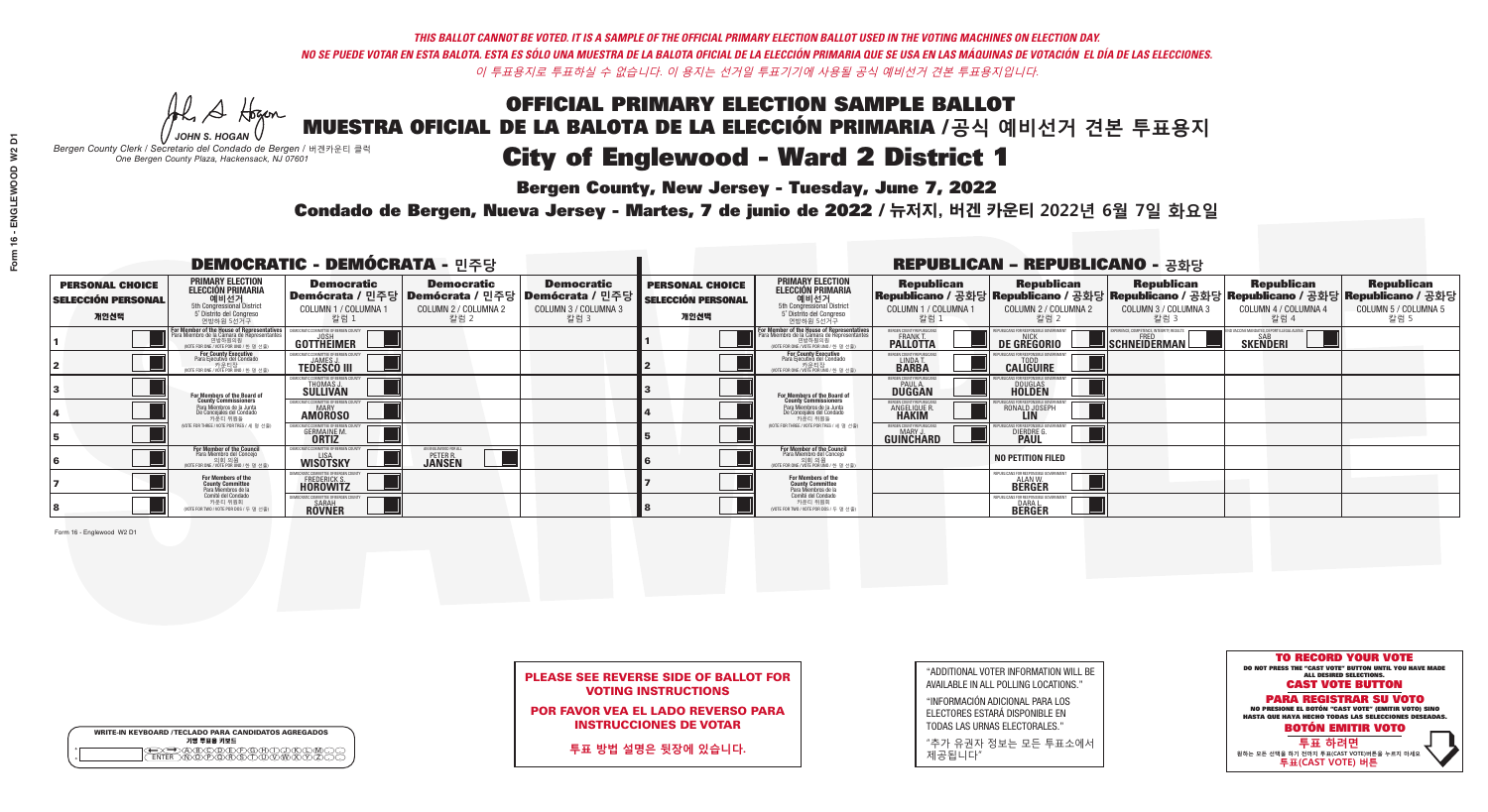**Bergen County, New Jersey - Tuesday, June 7, 2022** 

Al Stogan *JOHN S. HOGAN*

|                    | <b>WRITE-IN KEYBOARD /TECLADO PARA CANDIDATOS AGREGADOS</b><br>기명 투표용 키보드 |  |
|--------------------|---------------------------------------------------------------------------|--|
| $\circ$<br>$\circ$ | CODE F                                                                    |  |

*Bergen County Clerk / Secretario del Condado de Bergen /* 버겐카운티 클럭 *One Bergen County Plaza, Hackensack, NJ 07601*



|                            |  |  |  |  | <b>PLEASE SEE REVERSE SIDE OF BALLOT FOR</b> |  |  |  |
|----------------------------|--|--|--|--|----------------------------------------------|--|--|--|
| <b>VOTING INSTRUCTIONS</b> |  |  |  |  |                                              |  |  |  |

POR FAVOR VEA EL LADO REVERSO PARA INSTRUCCIONES DE VOTAR

**투표 방법 설명은 뒷장에 있습니다.**

| "ADDITIONAL VOTER INFORMATION WILL BE |
|---------------------------------------|
| AVAILABLE IN ALL POLLING LOCATIONS."  |

"INFORMACIÓN ADICIONAL PARA LOS ELECTORES ESTARÁ DISPONIBLE EN TODAS LAS URNAS ELECTORALES."

"추가 유권자 정보는 모든 투표소에서 제공됩니다"

Condado de Bergen, Nueva Jersey - Martes, 7 de junio de 2022 / 뉴저지, 버겐 카운티 2022년 6월 7일 화요일 *One Bergen County Plaza, Hackensack, NJ 07601*

|                                                     |                                                                                                                                             | <b>DEMOCRATIC - DEMÓCRATA -</b> 민주당                           |                                                        |                                                                        | <b>REPUBLICAN - REPUBLICANO - 공화당</b>        |                                                                                                                                               |                                                          |                                              |                                          |                                                                                                                                                                                    |                              |
|-----------------------------------------------------|---------------------------------------------------------------------------------------------------------------------------------------------|---------------------------------------------------------------|--------------------------------------------------------|------------------------------------------------------------------------|----------------------------------------------|-----------------------------------------------------------------------------------------------------------------------------------------------|----------------------------------------------------------|----------------------------------------------|------------------------------------------|------------------------------------------------------------------------------------------------------------------------------------------------------------------------------------|------------------------------|
| <b>PERSONAL CHOICE</b><br><b>SELECCIÓN PERSONAL</b> | <b>PRIMARY ELECTION</b><br>ELECCIÓN PRIMARIA<br>예비선거<br><sub>5th Congressional District</sub>                                               | <b>Democratic</b>                                             | <b>Democratic</b>                                      | <b>Democratic</b><br>│Demócrata / 민주당│Demócrata / 민주당│Demócrata / 민주당┃ | <b>PERSONAL CHOICE</b><br>SELECCIÓN PERSONAL | <b>PRIMARY ELECTION</b><br>ELECCIÓN PRIMARIA<br>예비선거<br><sub>5th Congressional District</sub>                                                 |                                                          |                                              |                                          | │ Republican │ Republican │ Republican │ Republican Republican Republican Republican<br>│Republicano / 공화당│Republicano / 공화당│Republicano / 공화당│Republicano / 공화당│Republicano / 공화당 |                              |
| 개인선택                                                | 5° Distrito del Congreso<br>연방하원 5선거구                                                                                                       | COLUMN 1 / COLUMNA 1<br>칼럼 1                                  | COLUMN 2 / COLUMNA 2<br>칼럼 2                           | COLUMN 3 / COLUMNA 3<br>칼럼 3                                           | 개인선택                                         | 5° Distrito del Congreso<br>연방하원 5선거구                                                                                                         | COLUMN 1 / COLUMNA 1<br>칼럼 1                             | COLUMN 2 / COLUMNA 2<br>칼럼 2                 | COLUMN 3 / COLUMNA 3<br>칼럼 3             | COLUMN 4 / COLUMNA 4<br>칼럼 4                                                                                                                                                       | COLUMN 5 / COLUMNA 5<br>칼럼 5 |
|                                                     | or Member of the House of Representatives<br>ara Miembro de la Cámara de Representantes<br>연방하원의원<br>(VOTE FOR ONE / VOTE POR UNO / 한 명 선출) | DEMOCRATIC COMMITTEE OF BERGEN COUNT<br>GOTTHEIMER            |                                                        |                                                                        |                                              | For Member of the House of Representatives<br>Para Miembro de la Cámara de Representantes<br>연방하원의원<br>(VOTE FOR ONE / VOTE POR UNO / 한 명 선출) | ERGEN COUNTY REPUBLICANS<br><b>PALLOTTA</b>              | DE GREGORIO                                  | PERIENCE. COMPETENCE. INTEGRITY. RESULTS | VACCINE MANDATES, DEPORT ILLEGAL ALIEN<br><b>SKENDERI</b>                                                                                                                          |                              |
|                                                     | For County Executive<br>Para Ejecutivo del Condado<br>가운티장<br>(VOTE FOR ONE / VOTE POR UNO / 한 명 선출)                                        | <b>TEDESCO III</b>                                            |                                                        |                                                                        |                                              | For County Executive<br>Para Ejecutivo del Condado<br>. 기운티장<br>(VOTE FOR ONE / VOTE POR UNO / 한 명 선출)                                        | LINDA T.                                                 | <b>CALIGUIRE</b>                             |                                          |                                                                                                                                                                                    |                              |
|                                                     | For Members of the Board of<br>County Commissioners                                                                                         | <b>THOMAS J.</b><br><b>SULLIVAN</b>                           |                                                        |                                                                        |                                              | For Members of the Board of<br>County Commissioners                                                                                           | RGEN COUNTY REPUBLICA<br><b>PAUL A.</b><br><b>DUGGAN</b> | DOUGLAS<br><b>HOLDEN</b>                     |                                          |                                                                                                                                                                                    |                              |
|                                                     | Para Miembros de la Junta<br>De Concejales del Condado<br>카우티 위원들                                                                           | IC COMMITTEE OF BERGEN COUNT<br><b>MARY</b><br><b>AMOROSO</b> |                                                        |                                                                        |                                              | Para Miembros de la Junta<br>De Concejales del Condado<br>카운티 위원들                                                                             | GEN COUNTY REPUBLICAN<br><b>ANGELIQUE R<br/>HAKIM</b>    | RONALD JOSEPH                                |                                          |                                                                                                                                                                                    |                              |
|                                                     | VOTE FOR THREE / VOTE POR TRES / 세 명 선출)                                                                                                    | <b>GERMAINE M</b><br><b>ORTIZ</b>                             |                                                        |                                                                        |                                              | NOTE FOR THREE / VOTE POR TRES / 세 명 서축                                                                                                       | <b>RGEN COUNTY REPUBLICANS</b><br><b>GUINCHARD</b>       | DIERDRE <sup>C</sup>                         |                                          |                                                                                                                                                                                    |                              |
|                                                     | <b>For Member of the Council</b><br>Para Miembro del Conceio<br>NOTE FOR ONE / VOTE POR UNO / 하 명 선례                                        | EMOCRATIC COMMITTEE OF BERGEN (<br><b>WISOTSKY</b>            | AN ENGLEWOOD FOR A<br><b>PETER R.</b><br><b>JANSEN</b> |                                                                        |                                              | <b>For Member of the Council</b><br>Para Miembro del Conceio<br>이호 의원<br>(VOTE FOR ONE / VOTE POR UNO / 한 명 신                                 |                                                          | <b>NO PETITION FILED</b>                     |                                          |                                                                                                                                                                                    |                              |
|                                                     | For Members of the<br>County Committee<br>Para Miembros de la<br>Comité del Condado                                                         | <b>SHULMAN</b>                                                |                                                        |                                                                        |                                              | For Members of the<br>County Committee<br>Para Miembros de la<br>Comité del Condado                                                           |                                                          | REPUBLICANS FOR RESPONSIBLE GOY<br>ROBERT S. |                                          |                                                                                                                                                                                    |                              |
|                                                     | 카운티 위원회<br>(VOTE FOR TWO / VOTE POR DOS / 두 명 선출)                                                                                           | <b>VICKI</b><br><b>BARNETT</b>                                |                                                        |                                                                        |                                              | 카운티 위원회<br>VOTE FOR TWO / VOTE POR DOS / 두 명 선출)                                                                                              |                                                          | <b>KATHERINE A.</b><br><b>LEBOVICS</b>       |                                          |                                                                                                                                                                                    |                              |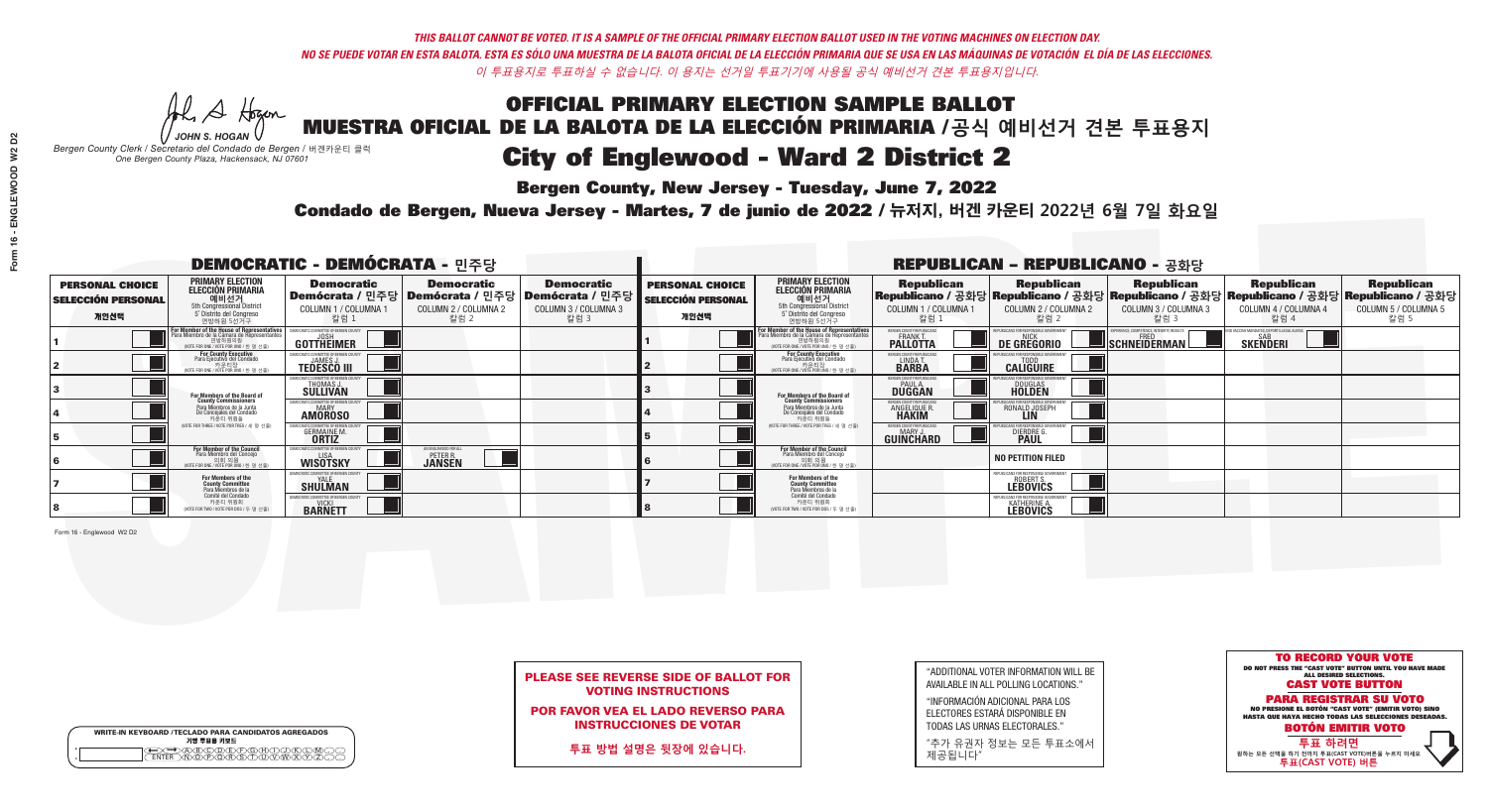### OFFICIAL PRIMARY ELECTION SAMPLE BALLOT MUESTRA OFICIAL DE LA BALOTA DE LA ELECCIÓN PRIMARIA /**공식 예비선거 견본 투표용지 Bergen County, New Jersey - Tuesday, June 7, 2022** City of Englewood - Ward 2 District 3

A Hogan *JOHN S. HOGAN*

|         | <b>WRITE-IN KEYBOARD /TECLADO PARA CANDIDATOS AGREGADOS</b><br>기명 투표용 키보드 |
|---------|---------------------------------------------------------------------------|
| $\circ$ | )(B)C)(D)(E)(F)(G)(H)(T)<br><u> \\U\\&amp;\&amp;\¥</u> \                  |

*Bergen County Clerk / Secretario del Condado de Bergen /* 버겐카운티 클럭 *One Bergen County Plaza, Hackensack, NJ 07601*

Condado de Bergen, Nueva Jersey - Martes, 7 de junio de 2022 / 뉴저지, 버겐 카운티 2022년 6월 7일 화요일 *One Bergen County Plaza, Hackensack, NJ 07601*



PLEASE SEE REVERSE SIDE OF BALLOT FOR VOTING INSTRUCTIONS

POR FAVOR VEA EL LADO REVERSO PARA INSTRUCCIONES DE VOTAR

**투표 방법 설명은 뒷장에 있습니다.**

"ADDITIONAL VOTER INFORMATION WILL BE AVAILABLE IN ALL POLLING LOCATIONS."

"INFORMACIÓN ADICIONAL PARA LOS ELECTORES ESTARÁ DISPONIBLE EN TODAS LAS URNAS ELECTORALES."

"추가 유권자 정보는 모든 투표소에서 제공됩니다"

|                                                     |                                                                                                                                             | <b>DEMOCRATIC - DEMÓCRATA -</b> 민주당                            | <b>REPUBLICAN - REPUBLICANO - 공화당</b>                  |                                                                        |                                              |                                                                                                                                               |                                                          |                                                    |                                                                   |                                                                                                                                                                                    |                              |
|-----------------------------------------------------|---------------------------------------------------------------------------------------------------------------------------------------------|----------------------------------------------------------------|--------------------------------------------------------|------------------------------------------------------------------------|----------------------------------------------|-----------------------------------------------------------------------------------------------------------------------------------------------|----------------------------------------------------------|----------------------------------------------------|-------------------------------------------------------------------|------------------------------------------------------------------------------------------------------------------------------------------------------------------------------------|------------------------------|
| <b>PERSONAL CHOICE</b><br><b>SELECCIÓN PERSONAL</b> | <b>PRIMARY ELECTION</b><br>ELECCIÓN PRIMARIA<br>예비선거<br><sub>5th Congressional District</sub>                                               | <b>Democratic</b>                                              | <b>Democratic</b>                                      | <b>Democratic</b><br>│Demócrata / 민주당│Demócrata / 민주당│Demócrata / 민주당┃ | <b>PERSONAL CHOICE</b><br>SELECCIÓN PERSONAL | <b>PRIMARY ELECTION</b><br>ELECCIÓN PRIMARIA<br>예비선거<br><sub>5th Congressional District</sub>                                                 |                                                          |                                                    |                                                                   | │ Republican │ Republican │ Republican │ Republican Republican Republican Republican<br>│Republicano / 공화당│Republicano / 공화당│Republicano / 공화당│Republicano / 공화당│Republicano / 공화당 |                              |
| 개인선택                                                | 5° Distrito del Congreso<br>연방하원 5선거구                                                                                                       | COLUMN 1 / COLUMNA 1<br>칼럼 1                                   | COLUMN 2 / COLUMNA 2<br>칼럼 2                           | COLUMN 3 / COLUMNA 3<br>칼럼 3                                           | 개인선택                                         | 5° Distrito del Congreso<br>연방하원 5선거구                                                                                                         | COLUMN 1 / COLUMNA 1<br>칼럼 1                             | COLUMN 2 / COLUMNA 2<br>칼럼 2                       | COLUMN 3 / COLUMNA 3<br>칼럼 3                                      | COLUMN 4 / COLUMNA 4<br>칼럼 4                                                                                                                                                       | COLUMN 5 / COLUMNA 5<br>칼럼 5 |
|                                                     | or Member of the House of Representatives<br>ara Miembro de la Cámara de Representantes<br>연방하원의원<br>(VOTE FOR ONE / VOTE POR UNO / 한 명 선출) | EMOCRATIC COMMITTEE OF BERGEN COUN<br>GOTTHEIMER               |                                                        |                                                                        |                                              | For Member of the House of Representatives<br>Para Miembro de la Cámara de Representantes<br>연방하원의원<br>(VOTE FOR ONE / VOTE POR UNO / 한 명 선출) | ERGEN COUNTY REPUBLICAN:<br><b>PALLOTTA</b>              | <b>DE GREGORIO</b>                                 | PERIENCE. COMPETENCE. INTEGRITY. RESULTS<br><b>Ischneiderman!</b> | VACCINE MANDATES, DEPORT ILLEGAL ALIEI<br><b>SKENDERI</b>                                                                                                                          |                              |
|                                                     | For County Executive<br>Para Ejecutivo del Condado<br>가운티장<br>(VOTE FOR ONE / VOTE POR UNO / 한 명 선출)                                        | <b>TEDESCO III</b>                                             |                                                        |                                                                        |                                              | For County Executive<br>Para Ejecutivo del Condado<br>. 기운티장<br>(VOTE FOR ONE / VOTE POR UNO / 한 명 선출)                                        | LINDA T.                                                 | <b>CALIGUIRE</b>                                   |                                                                   |                                                                                                                                                                                    |                              |
|                                                     | For Members of the Board of<br>County Commissioners                                                                                         | <b>THOMAS J.</b><br><b>SULLIVAN</b>                            |                                                        |                                                                        |                                              | For Members of the Board of<br>County Commissioners                                                                                           | RGEN COUNTY REPUBLICA<br><b>PAUL A.</b><br><b>DUGGAN</b> | DOUGLAS<br><b>HOLDEN</b>                           |                                                                   |                                                                                                                                                                                    |                              |
|                                                     | Para Miembros de la Junta<br>De Concejales del Condado<br>카우티 위원들                                                                           | IC COMMITTEE OF BERGEN COUNT<br><b>MARY</b><br><b>AMOROSO</b>  |                                                        |                                                                        |                                              | Para Miembros de la Junta<br>De Concejales del Condado<br>카운티 위원들                                                                             | GEN COUNTY REPUBLICAN<br><b>ANGELIQUE R<br/>HAKIM</b>    | RONALD JOSEPH                                      |                                                                   |                                                                                                                                                                                    |                              |
|                                                     | VOTE FOR THREE / VOTE POR TRES / 세 명 선출)                                                                                                    | <b>GERMAINE M</b><br><b>ORTIZ</b>                              |                                                        |                                                                        |                                              | NOTE FOR THREE / VOTE POR TRES / 세 명 서축                                                                                                       | <b>RGEN COUNTY REPUBLICANS</b><br><b>GUINCHARD</b>       | DIERDRE <sup>C</sup>                               |                                                                   |                                                                                                                                                                                    |                              |
|                                                     | <b>For Member of the Council</b><br>Para Miembro del Conceio<br>NOTE FOR ONE / VOTE POR UNO / 하 명 선원                                        | EMOCRATIC COMMITTEE OF BERGEN C<br><b>WISOTSKY</b>             | AN ENGLEWOOD FOR A<br><b>PETER R.</b><br><b>JANSEN</b> |                                                                        |                                              | <b>For Member of the Council</b><br>Para Miembro del Conceio<br>이호 의원<br>(VOTE FOR ONE / VOTE POR UNO / 한 명 신                                 |                                                          | <b>NO PETITION FILED</b>                           |                                                                   |                                                                                                                                                                                    |                              |
|                                                     | For Members of the<br>County Committee<br>Para Miembros de la<br>Comité del Condado                                                         | <b>KANER</b>                                                   | KENNETH M.                                             | CARLOS <b>AGUILA Jr.</b>                                               |                                              | For Members of the<br>County Committee<br>Para Miembros de la<br>Comité del Condado                                                           |                                                          | REPUBLICANS FOR RESPONSIBLE GO<br>NORMAN<br>GORLYN |                                                                   |                                                                                                                                                                                    |                              |
|                                                     | 카운티 위원회<br>(VOTE FOR TWO / VOTE POR DOS / 두 명 선출)                                                                                           | <b>EMOCRATIC COMMITTEE OF BERGEN COUNT</b><br><b>GREENBAUM</b> |                                                        |                                                                        |                                              | 카운티 위원회<br>VOTE FOR TWO / VOTE POR DOS / 두 명 선출)                                                                                              |                                                          | REPUBLICANS FOR RESPONSIBLI<br><b>GÖRLYN</b>       |                                                                   |                                                                                                                                                                                    |                              |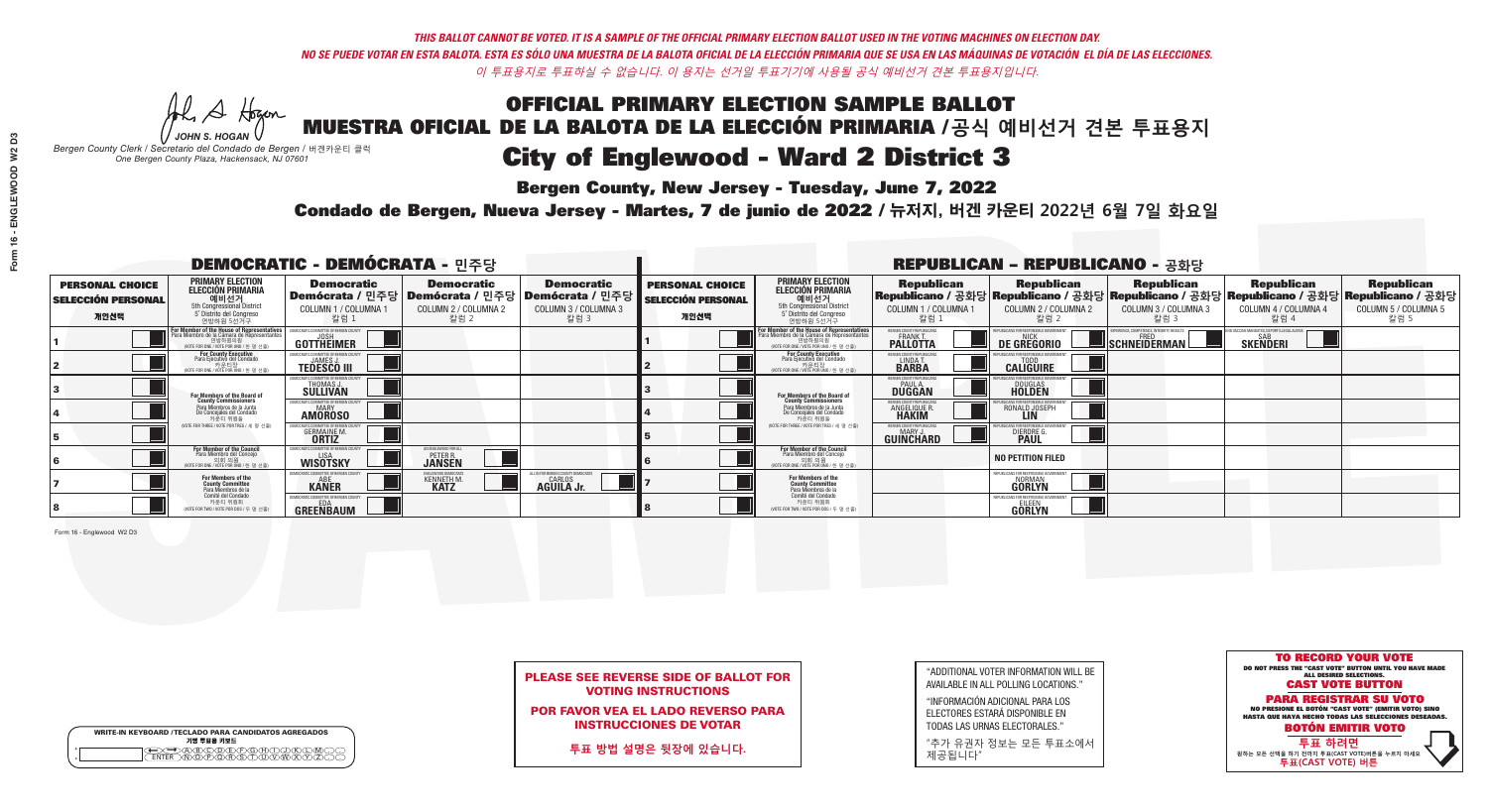**Bergen County, New Jersey - Tuesday, June 7, 2022** 

Al Stogan *JOHN S. HOGAN*

|        | <b>WRITE-IN KEYBOARD /TECLADO PARA CANDIDATOS AGREGADOS</b><br>기명 투표용 키보드 |  |
|--------|---------------------------------------------------------------------------|--|
| o<br>o | ACBCODECFOGCHOL<br><u> እንቅነፍ እንችነር</u>                                    |  |

*Bergen County Clerk / Secretario del Condado de Bergen /* 버겐카운티 클럭 *One Bergen County Plaza, Hackensack, NJ 07601*



PLEASE SEE REVERSE SIDE OF BALLOT FOR VOTING INSTRUCTIONS

POR FAVOR VEA EL LADO REVERSO PARA INSTRUCCIONES DE VOTAR

**투표 방법 설명은 뒷장에 있습니다.**

| "ADDITIONAL VOTER INFORMATION WILL BE |
|---------------------------------------|
| AVAILABLE IN ALL POLLING LOCATIONS."  |

"INFORMACIÓN ADICIONAL PARA LOS ELECTORES ESTARÁ DISPONIBLE EN TODAS LAS URNAS ELECTORALES."

"추가 유권자 정보는 모든 투표소에서 제공됩니다"

Condado de Bergen, Nueva Jersey - Martes, 7 de junio de 2022 / 뉴저지, 버겐 카운티 2022년 6월 7일 화요일 *One Bergen County Plaza, Hackensack, NJ 07601*

|                                                     |                                                                                                                                               |                                                                     |                                                                        | <b>REPUBLICAN - REPUBLICANO - 공화당</b> |                                                     |                                                                                                                                                     |                                                                  |                                 |                                                                                                                                                                                    |                                                                |                              |
|-----------------------------------------------------|-----------------------------------------------------------------------------------------------------------------------------------------------|---------------------------------------------------------------------|------------------------------------------------------------------------|---------------------------------------|-----------------------------------------------------|-----------------------------------------------------------------------------------------------------------------------------------------------------|------------------------------------------------------------------|---------------------------------|------------------------------------------------------------------------------------------------------------------------------------------------------------------------------------|----------------------------------------------------------------|------------------------------|
| <b>PERSONAL CHOICE</b><br><b>SELECCIÓN PERSONAL</b> | <b>PRIMARY ELECTION</b><br>ELECCIÓN PRIMARIA<br>예비선거<br><sub>5th Congressional District</sub>                                                 | <b>Democratic</b>                                                   | <b>Democratic</b><br>│Demócrata / 민주당│Demócrata / 민주당│Demócrata / 민주당┃ | <b>Democratic</b>                     | <b>PERSONAL CHOICE</b><br><b>SELECCIÓN PERSONAL</b> | <b>PRIMARY ELECTION</b><br>ELECCIÓN PRIMARIA<br>예비선거<br>5th Congressional District<br>5 <sup>'</sup> Distrito del Congreso                          |                                                                  |                                 | │ Republican │ Republican │ Republican │ Republican Republican Republican Republican<br>│Republicano / 공화당│Republicano / 공화당│Republicano / 공화당│Republicano / 고화당│Republicano / 공화당 |                                                                |                              |
| 개인선택                                                | 5° Distrito del Congreso<br>연방하원 5선거구                                                                                                         | COLUMN 1 / COLUMNA 1<br>칼럼 :                                        | COLUMN 2 / COLUMNA 2<br>칼럼 2                                           | COLUMN 3 / COLUMNA 3<br>칼럼 3          | 개인선택                                                | 연방하원 5선거구                                                                                                                                           | COLUMN 1 / COLUMNA 1<br>칼럼 :                                     | COLUMN 2 / COLUMNA 2<br>칼럼 2    | COLUMN 3 / COLUMNA 3<br>칼럼 3                                                                                                                                                       | COLUMN 4 / COLUMNA 4<br>칼럼 4                                   | COLUMN 5 / COLUMNA 5<br>칼럼 5 |
|                                                     | For Member of the House of Representatives<br>Para Miembro de la Cámara de Representantes<br>연방하원의원<br>(VOTE FOR ONE / VOTE POR UNO / 한 명 선출) | GOTTHEIMER                                                          |                                                                        |                                       |                                                     | <b>For Member of the House of Representatives<br/>Para Miembro de la Cámara de Representantes</b><br>연방하원의원<br>(VOTE FOR ONE / VOTE POR UNO / 한명선출) | BERGEN COUNTY REPUBLICAN:<br><b>PALLOTTA</b>                     | DE GREGORIO                     | XPERIENCE, COMPETENCE, INTEGRITY, RESULTS<br>SCHNEIDERMAN                                                                                                                          | END VACCINE MANDATES, DEPORT ILLEGAL ALIEN!<br><b>SKENDERI</b> |                              |
|                                                     | For County Executive<br>Para Ejecutivo del Condado<br>가운티장<br>(VOTE FOR ONE / VOTE POR UNO / 한 명 선출)                                          | <b>TEDESCO III</b>                                                  |                                                                        |                                       |                                                     | For County Executive<br>Para Ejecutivo del Condado<br>7) 카운티장<br>(VOTE FOR ONE / VOTE POR UNO / 한 명 선출)                                             | LINDA T.                                                         | <b>CALIGUIRE</b>                |                                                                                                                                                                                    |                                                                |                              |
|                                                     | For Members of the Board of<br>County Commissioners                                                                                           | MOCRATIC COMMITTEE OF RERGEN<br>THOMAS J.                           |                                                                        |                                       |                                                     | For Members of the Board of<br>County Commissioners                                                                                                 | <b>FRGEN COUNTY REPUBLICA</b><br><b>PAUL A.</b><br><b>DUGGAN</b> | <b>DOUGLAS</b><br><b>HOLDEN</b> |                                                                                                                                                                                    |                                                                |                              |
|                                                     | Para Miembros de la Junta<br>De Concejales del Condado<br>카우티 위원들                                                                             | IOCRATIC COMMITTEE OF BERGEN COUNT<br><b>MARY</b><br><b>AMOROSO</b> |                                                                        |                                       |                                                     | Para Miembros de la Junta<br>De Concejales del Condado<br>카운티 위원들                                                                                   | RGEN COUNTY REPUBLICAI<br><b>ANGELIQUE R</b>                     | RONALD JOSEPH                   |                                                                                                                                                                                    |                                                                |                              |
|                                                     | VOTE FOR THREF / VOTE POR TRES / 세 명 서축                                                                                                       | <b>GERMAINE M</b><br><b>ORTIZ</b>                                   |                                                                        |                                       |                                                     | NOTE FOR THREE / VOTE POR TRES / 세 명 선출                                                                                                             | ERGEN COUNTY REPUBLICANS<br><b>GUINCHARD</b>                     | DIERDRE G                       |                                                                                                                                                                                    |                                                                |                              |
|                                                     | <b>For Member of the Council</b><br>Para Miembro del Conceio<br>WOTE FOR ONE / VOTE POR UNO / 하 명 선례                                          | EMOCRATIC COMMITTEE OF BERGEN O<br><b>WISOTSKY</b>                  | AN ENGLEWOOD FOR AI<br><b>PETER R.</b><br><b>JANSEN</b>                |                                       |                                                     | <b>For Member of the Council</b><br>Para Miembro del Concejo<br>이호 의원<br>(VOTE FOR ONE / VOTE POR UNO / 한명선                                         |                                                                  | <b>NO PETITION FILED</b>        |                                                                                                                                                                                    |                                                                |                              |
|                                                     | For Members of the<br>County Committee<br>Para Miembros de la<br>Comité del Condado                                                           | <b>ANGELINA</b>                                                     |                                                                        |                                       |                                                     | For Members of the<br>County Committee<br>Para Miembros de la<br>Comité del Condado                                                                 |                                                                  | <b>NO PETITON FILED</b>         |                                                                                                                                                                                    |                                                                |                              |
|                                                     | 카운티 위원회<br>WOTE FOR TWO / VOTE POR DOS / 두 명 선출)                                                                                              | NO PETITION FILED                                                   |                                                                        |                                       |                                                     | 카운티 위원회<br>WOTE FOR TWO / VOTE POR DOS / 두 명 선출)                                                                                                    |                                                                  | <b>NO PETITON FILED</b>         |                                                                                                                                                                                    |                                                                |                              |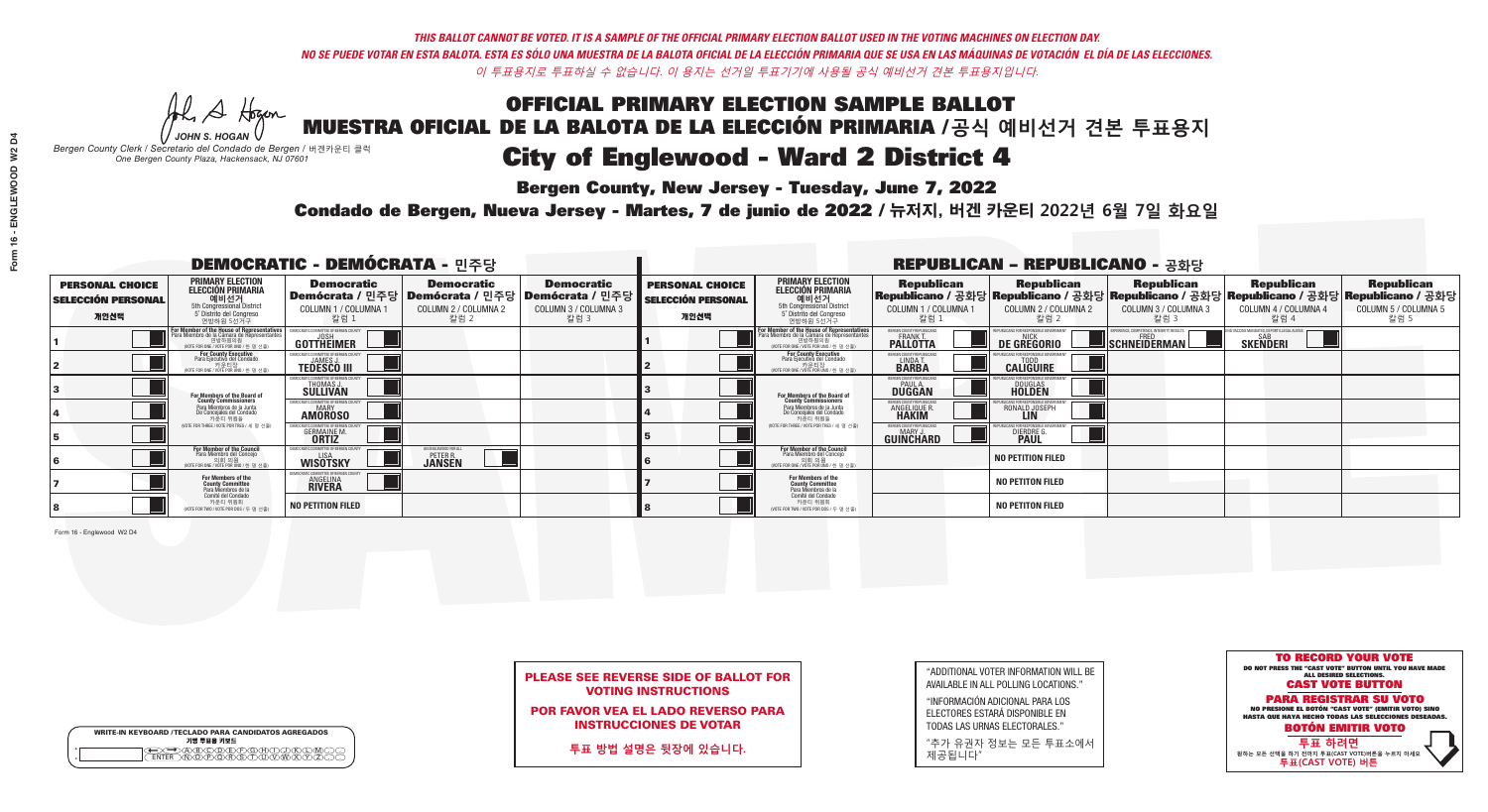**Bergen County, New Jersey - Tuesday, June 7, 2022** 

Al Stogan *JOHN S. HOGAN*

|              | <b>WRITE-IN KEYBOARD /TECLADO PARA CANDIDATOS AGREGADOS</b><br>기명 투표용 키보드 |  |
|--------------|---------------------------------------------------------------------------|--|
| ٥<br>$\circ$ | $\sqrt{D}\sqrt{C}$                                                        |  |

*Bergen County Clerk / Secretario del Condado de Bergen /* 버겐카운티 클럭 *One Bergen County Plaza, Hackensack, NJ 07601*



PLEASE SEE REVERSE SIDE OF BALLOT FOR VOTING INSTRUCTIONS

POR FAVOR VEA EL LADO REVERSO PARA INSTRUCCIONES DE VOTAR

**투표 방법 설명은 뒷장에 있습니다.**

| "ADDITIONAL VOTER INFORMATION WILL BE |
|---------------------------------------|
| AVAILABLE IN ALL POLLING LOCATIONS."  |
|                                       |

"INFORMACIÓN ADICIONAL PARA LOS ELECTORES ESTARÁ DISPONIBLE EN TODAS LAS URNAS ELECTORALES."

"추가 유권자 정보는 모든 투표소에서 제공됩니다"

Condado de Bergen, Nueva Jersey - Martes, 7 de junio de 2022 / 뉴저지, 버겐 카운티 2022년 6월 7일 화요일 *One Bergen County Plaza, Hackensack, NJ 07601*

|                                                             |                                                                                                                                        | <b>DEMOCRATIC - DEMÓCRATA - 민주당</b>                        |                                                   |                                                                                                                   | <b>REPUBLICAN - REPUBLICANO - 공화당</b>                       |                                                                                                                                                  |                                                             |                                                                                                                                                |                                                           |                                                               |                                                   |  |
|-------------------------------------------------------------|----------------------------------------------------------------------------------------------------------------------------------------|------------------------------------------------------------|---------------------------------------------------|-------------------------------------------------------------------------------------------------------------------|-------------------------------------------------------------|--------------------------------------------------------------------------------------------------------------------------------------------------|-------------------------------------------------------------|------------------------------------------------------------------------------------------------------------------------------------------------|-----------------------------------------------------------|---------------------------------------------------------------|---------------------------------------------------|--|
| <b>PERSONAL CHOICE</b><br><b>SELECCIÓN PERSONAL</b><br>개인선택 | <b>PRIMARY ELECTION</b><br>ELECCIÓN PRIMARIA<br>예비선거<br><sub>5th Congressional</sub> District<br>5° Distrito del Congreso<br>연방하원 5선거구 | <b>Democratic</b><br>COLUMN 1 / COLUMNA<br>칼럼 1            | <b>Democratic</b><br>COLUMN 2 / COLUMNA 2<br>칼럼 2 | <b>Democratic</b><br>  Demócrata / 민주당   Demócrata / 민주당   Demócrata / 민주당<br><b>COLUMN 3 / COLUMNA 3</b><br>칼럼 3 | <b>PERSONAL CHOICE</b><br><b>SELECCIÓN PERSONAL</b><br>개인선택 | <b>PRIMARY ELECTION</b><br>ELECCIÓN PRIMARIA<br>예비선거<br><sub>5</sub> District<br>5 Distrite del Congreso<br>연방하원 5선거구                            | <b>Republican</b><br>COLUMN 1 / COLUMNA 1<br>"칼럼 1          | <b>Republican</b><br>Republicano / 공화당 Republicano / 공화당 Republicano / 공화당 Republicano / 공화당 Republicano / 공화당<br>COLUMN 2 / COLUMNA 2<br>칼럼 2 | <b>Republican</b><br>COLUMN 3 / COLUMNA 3<br>칼럼 3         | <b>Republican</b><br>COLUMN 4 / COLUMNA 4<br>칼럼 4             | <b>Republican</b><br>COLUMN 5 / COLUMNA 5<br>칼럼 5 |  |
|                                                             | For Member of the House of Representatives<br>Para Miembro de la Cámara de Representantes                                              | DEMOCRATIC COMMITTEE OF BERGEN COUN<br>GOTTHEIMER          |                                                   |                                                                                                                   |                                                             | F <mark>or Member of the House of Representatives</mark><br>Para Miembro de la Cámara de Representantes<br>WOTE FOR ONE / VOTE POR UNO / 한 명 선출) | BERGEN COUNTY REPUBLICANS<br><b>FRANK T</b><br>PALLOTTA     | DE GREGORIO                                                                                                                                    | XPERIENCE, COMPETENCE, INTEGRITY, RESULTS<br>SCHNEIDERMAN | ND VACCINE MANDATES, DEPORT ILLEGAL ALIENS<br><b>SKENDERI</b> |                                                   |  |
|                                                             | For County Executive<br>Para Ejecutivo del Condado<br>VOTE FOR ONE / VOTE POR UNO / 한 명 선출)                                            | JAMES J<br><b>TEDESCO III</b>                              |                                                   |                                                                                                                   |                                                             | For County Executive<br>Para Ejecutivo del Condado<br>. 카운티장<br>(VOTE FOR ONE / VOTE POR UNO / 한 명 선출)                                           | BERGEN COUNTY REPUBLICAN<br>LINDA T.                        | <b>CALIGUIRE</b>                                                                                                                               |                                                           |                                                               |                                                   |  |
|                                                             | For Members of the Board of<br>County Commissioners                                                                                    | THOMAS J.                                                  |                                                   |                                                                                                                   |                                                             | <b>For Members of the Board of County Commissioners</b>                                                                                          | BERGEN COUNTY REPUBLICAN<br><b>PAUL A.</b><br><b>DUGGAN</b> | <b>DOUGLAS</b><br><b>HOLDEN</b>                                                                                                                |                                                           |                                                               |                                                   |  |
|                                                             | Para Miembros de la Junta<br>De Concejales del Condado<br>카우티 위원들                                                                      | CRATIC COMMITTEE OF BERGEN COUN'<br><b>AMOROSO</b>         |                                                   |                                                                                                                   |                                                             | Para Miembros de la Junta<br>De Concejales del Condado<br>카운티 위원들                                                                                | ERGEN COUNTY REPUBLICAN<br><b>ANGELIQUE F</b>               | RONALD JOSEPH                                                                                                                                  |                                                           |                                                               |                                                   |  |
|                                                             | (VOTE FOR THREE / VOTE POR TRES / 세 명 선출)                                                                                              | <b>GERMAINE M.</b><br><b>ORTIZ</b>                         |                                                   |                                                                                                                   |                                                             | (VOTE FOR THREE / VOTE POR TRES / 세 명 선출)                                                                                                        | ERGEN COUNTY REPUBLICAN<br>MARY J<br><b>GUINCHARD</b>       | <b>DIERDRE G<br/>PAUL</b>                                                                                                                      |                                                           |                                                               |                                                   |  |
|                                                             | For Members of the<br>County Committee<br>Para Miembros de la<br>Comité del Condado                                                    | MOCRATIC COMMITTEE OF BERGEN<br>WALTER<br><b>YOUNG</b>     |                                                   |                                                                                                                   |                                                             | For Members of the<br>County Committee                                                                                                           |                                                             | <b>NO PETITON FILED</b>                                                                                                                        |                                                           |                                                               |                                                   |  |
|                                                             | 카운티 위원회<br>(VOTE FOR TWO / VOTE POR DOS / 두 명 선출)                                                                                      | <b>CRATIC COMMITTEE OF BERGEN</b><br><b>MARIA</b><br>KLOSE |                                                   |                                                                                                                   |                                                             | Para Miembros de la<br>Comité del Condado<br>카운티 위원회<br>(VOTE FOR TWO / VOTE POR DOS / 두 명 선출)                                                   |                                                             | <b>NO PETITON FILED</b>                                                                                                                        |                                                           |                                                               |                                                   |  |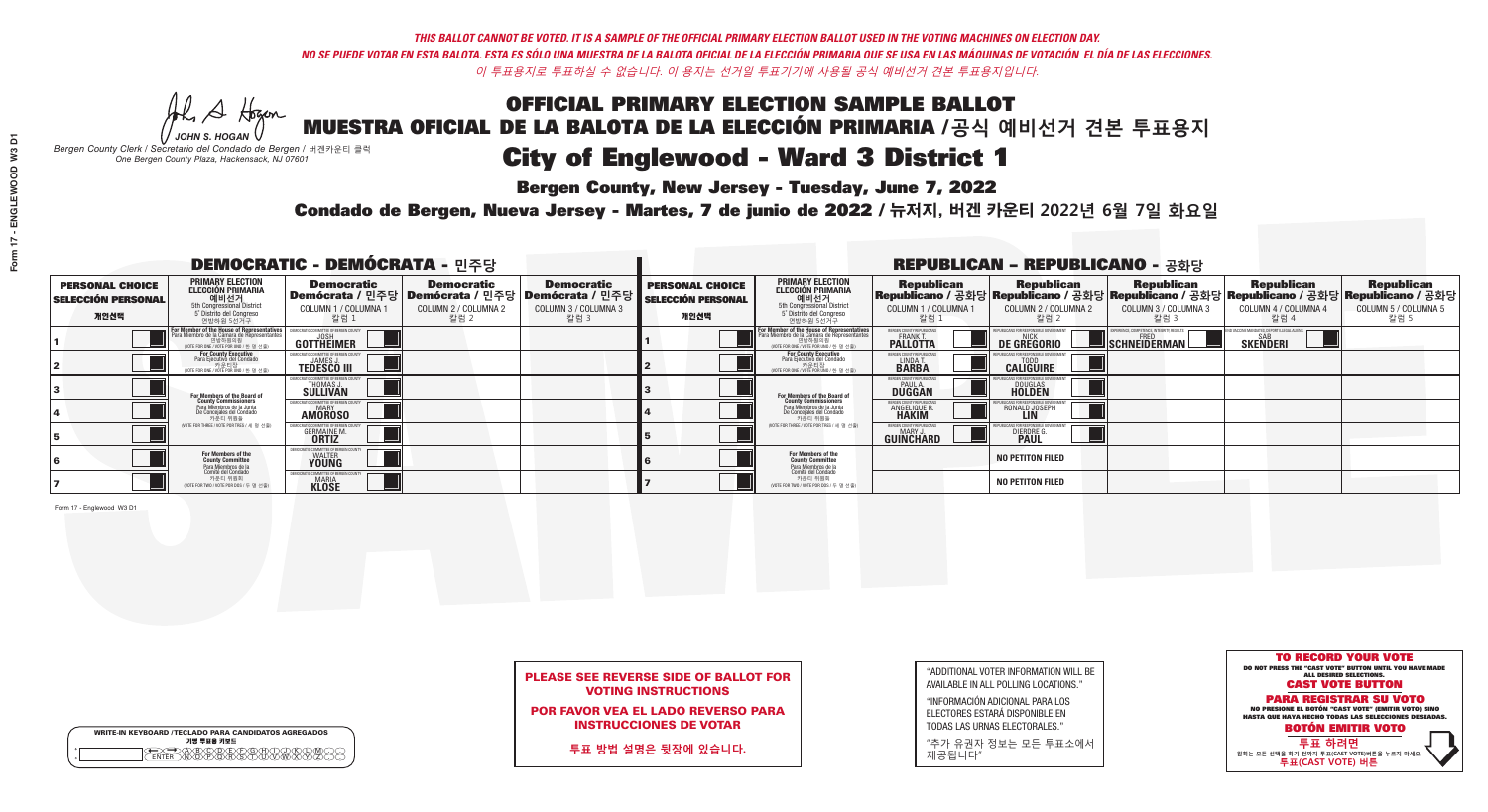**Bergen County, New Jersey - Tuesday, June 7, 2022** 

Al Stogan *JOHN S. HOGAN*

|                    | <b>WRITE-IN KEYBOARD /TECLADO PARA CANDIDATOS AGREGADOS</b><br>기명 투표용 키보드 |
|--------------------|---------------------------------------------------------------------------|
| $\circ$<br>$\circ$ |                                                                           |

*Bergen County Clerk / Secretario del Condado de Bergen /* 버겐카운티 클럭 *One Bergen County Plaza, Hackensack, NJ 07601*



PLEASE SEE REVERSE SIDE OF BALLOT FOR VOTING INSTRUCTIONS

POR FAVOR VEA EL LADO REVERSO PARA INSTRUCCIONES DE VOTAR

**투표 방법 설명은 뒷장에 있습니다.**

| "ADDITIONAL VOTER INFORMATION WILL BE |
|---------------------------------------|
| AVAILABLE IN ALL POLLING LOCATIONS."  |
|                                       |

"INFORMACIÓN ADICIONAL PARA LOS ELECTORES ESTARÁ DISPONIBLE EN TODAS LAS URNAS ELECTORALES."

"추가 유권자 정보는 모든 투표소에서 제공됩니다"

Condado de Bergen, Nueva Jersey - Martes, 7 de junio de 2022 / 뉴저지, 버겐 카운티 2022년 6월 7일 화요일 *One Bergen County Plaza, Hackensack, NJ 07601*

| <b>DEMOCRATIC - DEMÓCRATA - 민주당</b>                         |                                                                                                                                               |                                                                 |                                                   |                                                                                                              | <b>REPUBLICAN - REPUBLICANO - 공화당</b>                       |                                                                                                                                                  |                                                                 |                                                                                                                                                  |                                                          |                                                   |                                                   |
|-------------------------------------------------------------|-----------------------------------------------------------------------------------------------------------------------------------------------|-----------------------------------------------------------------|---------------------------------------------------|--------------------------------------------------------------------------------------------------------------|-------------------------------------------------------------|--------------------------------------------------------------------------------------------------------------------------------------------------|-----------------------------------------------------------------|--------------------------------------------------------------------------------------------------------------------------------------------------|----------------------------------------------------------|---------------------------------------------------|---------------------------------------------------|
| <b>PERSONAL CHOICE</b><br><b>SELECCIÓN PERSONAL</b><br>개인선택 | <b>PRIMARY ELECTION</b><br>ELECCIÓN PRIMARIA<br>에비선거<br>5th Congressional District<br>5 <sup>*</sup> Distrito del Congreso<br>연방하원 5선거구       | <b>Democratic</b><br>COLUMN 1 / COLUMNA<br>칼럼 1                 | <b>Democratic</b><br>COLUMN 2 / COLUMNA 2<br>칼럼 2 | <b>Democratic</b><br>  Demócrata / 민주당   Demócrata / 민주당   Demócrata / 민주당  <br>COLUMN 3 / COLUMNA 3<br>칼럼 3 | <b>PERSONAL CHOICE</b><br><b>SELECCIÓN PERSONAL</b><br>개인선택 | <b>PRIMARY ELECTION</b><br>ELECCIÓN PRIMARIA<br>예비선거<br>5th Congressional District<br>5 Distrito del Congreso<br>연방하원 5선거구                       | <b>Republican</b><br>COLUMN 1 / COLUMNA 1<br>"칼럼 1              | <b>Republican</b><br> Republicano / 공화당 Republicano / 공화당 Republicano / 공화당 Republicano / 공화당 Republicano / 공화당<br>COLUMN 2 / COLUMNA 2<br>-칼럼 2 | <b>Republican</b><br>COLUMN 3 / COLUMNA 3<br>칼럼 3        | <b>Republican</b><br>COLUMN 4 / COLUMNA 4<br>칼럼 4 | <b>Republican</b><br>COLUMN 5 / COLUMNA 5<br>칼럼 5 |
|                                                             | For Member of the House of Representatives<br>Para Miembro de la Cámara de Representantes<br>연방하원의원<br>(VOTE FOR ONE / VOTE POR UNO / 한 명 선출) | <b>COMMITTEE OF BERGEN COUNT</b><br>GOTTHEIMER                  |                                                   |                                                                                                              |                                                             | F <mark>or Member of the House of Representatives</mark><br>Para Miembro de la Cámara de Representantes<br>NOTE FOR ONE / VOTE POR UNO / 한 명 선출) | BERGEN COUNTY REPUBLICANS<br><b>FRANK T.</b><br><b>PALLOTTA</b> | <b>DE GREGORIO</b>                                                                                                                               | PERIENCE, COMPETENCE, INTEGRITY, RESULTS<br>SCHNEIDERMAN | <b>SKENDERI</b>                                   |                                                   |
|                                                             | For County Executive<br>Para Ejecutivo del Condado<br>/OTE FOR ONE / VOTE POR UNO / 한 명 선출)                                                   | <b>TEDESCO III</b>                                              |                                                   |                                                                                                              |                                                             | For County Executive<br>Para Ejecutivo del Condado<br>. 카운티장<br>(VOTE FOR ONE / VOTE POR UNO / 한 명 선출)                                           | BERGEN COUNTY REPUBLICAN<br>LINDA T.                            | <b>CALIGUIRE</b>                                                                                                                                 |                                                          |                                                   |                                                   |
|                                                             | For Members of the Board of<br>County Commissioners                                                                                           | THOMAS J.                                                       |                                                   |                                                                                                              |                                                             | <b>For Members of the Board of County Commissioners</b>                                                                                          | BERGEN COUNTY REPUBLICAN<br><b>DUGGAN</b>                       | <b>DOUGLAS</b><br><b>HOLDEN</b>                                                                                                                  |                                                          |                                                   |                                                   |
|                                                             | Para Miembros de la Junta<br>De Concejales del Condado<br>카운티 위원들                                                                             | OCRATIC COMMITTEE OF BERGEN COUN'<br><b>AMOROSO</b>             |                                                   |                                                                                                              |                                                             | Para Miembros de la Junta<br>De Concejales del Condado<br>카운티 위원들                                                                                | RGEN COUNTY REPUBLICAN<br><b>ANGELIQUE R</b>                    | RONALD JOSEPH                                                                                                                                    |                                                          |                                                   |                                                   |
|                                                             | NOTE FOR THREE / VOTE POR TRES / 세 명 선출)                                                                                                      | <b>GERMAINE M</b><br><b>ORTIZ</b>                               |                                                   |                                                                                                              |                                                             | (VOTE FOR THREE / VOTE POR TRES / 세 명 선출)                                                                                                        | ERGEN COUNTY REPUBLICAN<br>MARY J<br><b>GUINCHARD</b>           | <b>DIERDRE</b>                                                                                                                                   |                                                          |                                                   |                                                   |
|                                                             | For Members of the<br>County Committee<br>Para Miembros de la                                                                                 | EMOCRATIC COMMITTEE OF BERGEN<br>JOSEPH P.<br><b>SORBANELLI</b> |                                                   |                                                                                                              |                                                             | <b>For Members of the<br/>County Committee</b>                                                                                                   |                                                                 | <b>NO PETITON FILED</b>                                                                                                                          |                                                          |                                                   |                                                   |
|                                                             | Comité del Condado<br>카운티 위원회<br>(VOTE FOR TWO / VOTE POR DOS / 두 명 선출)                                                                       | ANN<br><b>SPARANESE</b>                                         |                                                   |                                                                                                              |                                                             | Para Miembros de la<br>Comité del Condado<br>카운티 위원회<br>NOTE FOR TWO / VOTE POR DOS / 두 명 선출)                                                    |                                                                 | <b>NO PETITON FILED</b>                                                                                                                          |                                                          |                                                   |                                                   |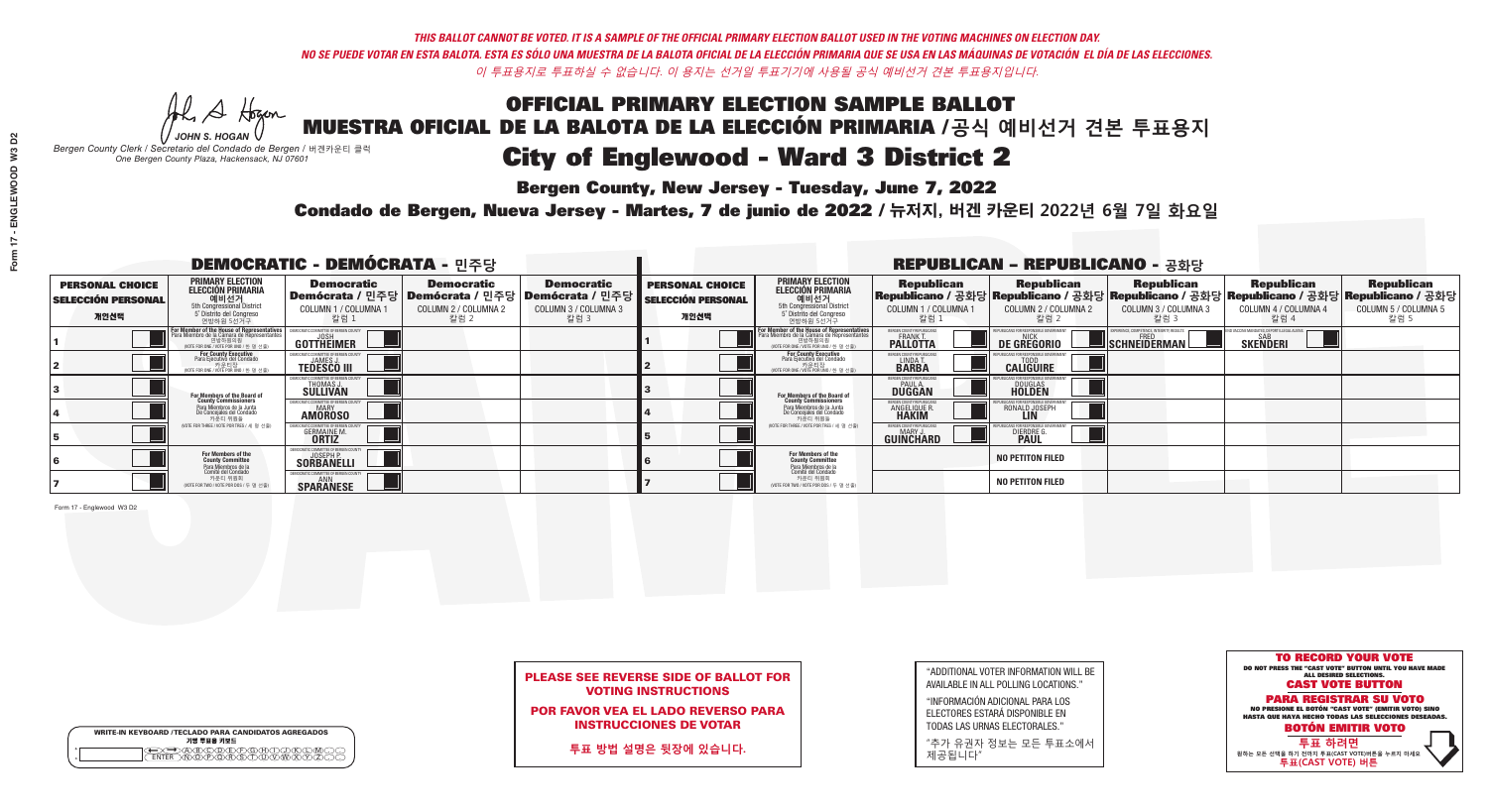**Bergen County, New Jersey - Tuesday, June 7, 2022** 

Al Stogan *JOHN S. HOGAN*

|         | <b>WRITE-IN KEYBOARD /TECLADO PARA CANDIDATOS AGREGADOS</b><br>기명 투표용 키보드 |
|---------|---------------------------------------------------------------------------|
| ω       | )(B)(C)(D)(E)(F)(G)(H)(                                                   |
| $\circ$ | <u>፝ዀ፟</u> ዀዂጞጞዀ                                                          |

*Bergen County Clerk / Secretario del Condado de Bergen /* 버겐카운티 클럭 *One Bergen County Plaza, Hackensack, NJ 07601*



PLEASE SEE REVERSE SIDE OF BALLOT FOR VOTING INSTRUCTIONS

POR FAVOR VEA EL LADO REVERSO PARA INSTRUCCIONES DE VOTAR

**투표 방법 설명은 뒷장에 있습니다.**

| "ADDITIONAL VOTER INFORMATION WILL BE |
|---------------------------------------|
| AVAILABLE IN ALL POLLING LOCATIONS."  |
|                                       |

"INFORMACIÓN ADICIONAL PARA LOS ELECTORES ESTARÁ DISPONIBLE EN TODAS LAS URNAS ELECTORALES."

"추가 유권자 정보는 모든 투표소에서 제공됩니다"

Condado de Bergen, Nueva Jersey - Martes, 7 de junio de 2022 / 뉴저지, 버겐 카운티 2022년 6월 7일 화요일 *One Bergen County Plaza, Hackensack, NJ 07601*

| <b>DEMOCRATIC - DEMÓCRATA - 민주당</b>                         |                                                                                                                             |                                                                                                             |                                                   | <b>REPUBLICAN - REPUBLICANO - 공화당</b>             |                                                             |                                                                                                                                                      |                                                               |                                                   |                                                   |                                                                                                                                                |                                                   |
|-------------------------------------------------------------|-----------------------------------------------------------------------------------------------------------------------------|-------------------------------------------------------------------------------------------------------------|---------------------------------------------------|---------------------------------------------------|-------------------------------------------------------------|------------------------------------------------------------------------------------------------------------------------------------------------------|---------------------------------------------------------------|---------------------------------------------------|---------------------------------------------------|------------------------------------------------------------------------------------------------------------------------------------------------|---------------------------------------------------|
| <b>PERSONAL CHOICE</b><br><b>SELECCIÓN PERSONAL</b><br>개인선택 | <b>PRIMARY ELECTION</b><br>ELECCIÓN PRIMARIA<br>예비선거<br>5th Congressional District<br>5° Distrito del Congreso<br>연방하원 5선거구 | <b>Democratic</b><br>│Demócrata / 민주당│Demócrata / 민주당│Demócrata / 민주당┃<br><b>COLUMN 1 / COLUMNA</b><br>칼럼 1 | <b>Democratic</b><br>COLUMN 2 / COLUMNA 2<br>칼럼 2 | <b>Democratic</b><br>COLUMN 3 / COLUMNA 3<br>칼럼 3 | <b>PERSONAL CHOICE</b><br><b>SELECCIÓN PERSONAL</b><br>개인선택 | <b>PRIMARY ELECTION</b><br><b>ELECCIÓN PRIMARIA</b><br>예비선거<br>5th Congressional District<br>5 Distrito del Congreso<br>연방하원 5선거구                    | <b>Republican</b><br>COLUMN 1 / COLUMNA 1<br>칼럼 :             | <b>Republican</b><br>COLUMN 2 / COLUMNA 2<br>칼럼 2 | <b>Republican</b><br>COLUMN 3 / COLUMNA 3<br>칼럼 3 | <b>Republican</b><br>Republicano / 공화당 Republicano / 공화당 Republicano / 공화당 Republicano / 공화당 Republicano / 공화당<br>COLUMN 4 / COLUMNA 4<br>칼럼 4 | <b>Republican</b><br>COLUMN 5 / COLUMNA 5<br>칼럼 5 |
|                                                             | For Member of the House of Representatives<br>Para Miembro de la Cámara de Representantes                                   | COMMITTEE OF BERGEN COUNT<br><b>GOTTHEIMER</b>                                                              |                                                   |                                                   |                                                             | <b>For Member of the House of Representatives</b><br>Para Miembro de la Cámara de Representantes<br>엔망아원의원<br>(WOTE FOR ONE / VOTE POR UNO / 한 명 선출) | BERGEN COUNTY REPUBLICANS<br><b>FRANKT</b>                    | DE GREGORIO                                       | SCHNEIDERMAN                                      | SAB<br><b>SKENDERI</b>                                                                                                                         |                                                   |
|                                                             | For County Executive<br>Para Ejecutivo del Condado<br>'OTE FOR ONE / VOTE POR UNO / 한 명 선출)                                 | <b>TEDESCO III</b>                                                                                          |                                                   |                                                   |                                                             | <b>For County Executive</b><br>Para Ejecutivo del Condado<br>,<br>가운티장<br>/OTE FOR ONE / VOTE POR UNO / 한 명 선출                                       | BERGEN COUNTY REPUBLICAN<br>LINDA T.                          | <b>CALIGUIRE</b>                                  |                                                   |                                                                                                                                                |                                                   |
|                                                             | <b>For Members of the Board of<br/>County Commissioners</b>                                                                 | DCRATIC COMMITTEE OF BERGEN COUN<br>THOMAS J.                                                               |                                                   |                                                   |                                                             | <b>For Members of the Board of<br/>County Commissioners</b>                                                                                          | BERGEN COUNTY REPUBLICAN:<br><b>DUGGAN</b>                    | DOUGLAS<br><b>HOLDEN</b>                          |                                                   |                                                                                                                                                |                                                   |
|                                                             | Para Miembros de la Junta<br>De Conceiales del Condado<br>카운티 위원들                                                           | DCRATIC COMMITTEE OF BERGEN COUNT<br><b>AMOROSO</b>                                                         |                                                   |                                                   |                                                             | Para Miembros de la Junta<br>De Concejales del Condado<br>카운티 위원들                                                                                    | <b>RGEN COUNTY REPUBLICAN</b><br><b>ANGELIQUE R<br/>HAKIM</b> | RONALD JOSEPH                                     |                                                   |                                                                                                                                                |                                                   |
|                                                             | (VOTE FOR THREE / VOTE POR TRES / 세 명 선출)                                                                                   | <b>GERMAINE M.</b>                                                                                          |                                                   |                                                   |                                                             | (VOTE FOR THREE / VOTE POR TRES / 세 명 선출                                                                                                             | BERGEN COUNTY REPUBLICAN:<br><b>GUINCHARD</b>                 | DIERDRE                                           |                                                   |                                                                                                                                                |                                                   |
|                                                             | For Members of the<br>County Committee<br>Para Miembros de la<br>Comité del Condado                                         | MOCRATIC COMMITTEE OF BERGEI<br><b>STEPHEN L.</b><br><b>BROWN</b>                                           |                                                   |                                                   |                                                             | For Members of the<br>County Committee                                                                                                               |                                                               | <b>NO PETITON FILED</b>                           |                                                   |                                                                                                                                                |                                                   |
|                                                             | 카운티 위원회<br>(VOTE FOR TWO / VOTE POR DOS / 두 명 선출)                                                                           | <b>GREENBERG</b>                                                                                            |                                                   |                                                   |                                                             | Para Miembros de la<br>Comité del Condado<br>카운티 위원회<br>NOTE FOR TWO / VOTE POR DOS / 두 명 선출)                                                        |                                                               | <b>NO PETITON FILED</b>                           |                                                   |                                                                                                                                                |                                                   |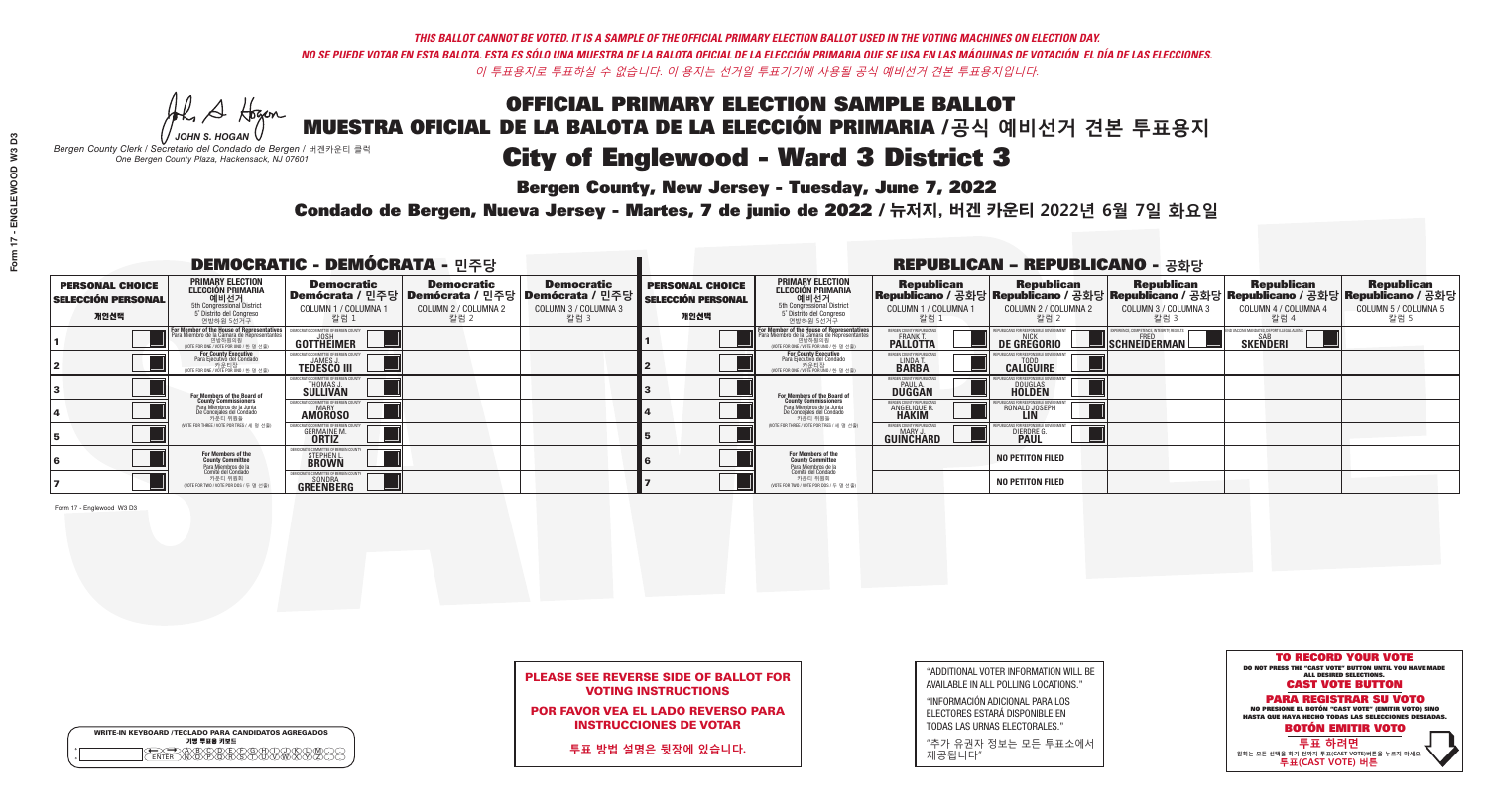**Bergen County, New Jersey - Tuesday, June 7, 2022** 

Al Stogan *JOHN S. HOGAN*

|                    | <b>WRITE-IN KEYBOARD /TECLADO PARA CANDIDATOS AGREGADOS</b><br>기명 투표용 키보드 |  |
|--------------------|---------------------------------------------------------------------------|--|
| $\circ$<br>$\circ$ | YEYEYAYAY<br>$\delta \infty$                                              |  |

*Bergen County Clerk / Secretario del Condado de Bergen /* 버겐카운티 클럭 *One Bergen County Plaza, Hackensack, NJ 07601*

Condado de Bergen, Nueva Jersey - Martes, 7 de junio de 2022 / 뉴저지, 버겐 카운티 2022년 6월 7일 화요일 *One Bergen County Plaza, Hackensack, NJ 07601*



### PLEASE SEE REVERSE SIDE OF BALLOT FOR VOTING INSTRUCTIONS

POR FAVOR VEA EL LADO REVERSO PARA INSTRUCCIONES DE VOTAR

**투표 방법 설명은 뒷장에 있습니다.**

| "ADDITIONAL VOTER INFORMATION WILL BE |
|---------------------------------------|
| AVAILABLE IN ALL POLLING LOCATIONS."  |
|                                       |

"INFORMACIÓN ADICIONAL PARA LOS ELECTORES ESTARÁ DISPONIBLE EN TODAS LAS URNAS ELECTORALES."

"추가 유권자 정보는 모든 투표소에서 제공됩니다"

| <b>DEMOCRATIC - DEMÓCRATA - 민주당</b>                         |                                                                                                                                                      |                                                     |                                                   |                                                                                                              | <b>REPUBLICAN - REPUBLICANO - 공화당</b>                       |                                                                                                                                                 |                                                          |                                                                                                                                                  |                                                          |                                                   |                                                   |
|-------------------------------------------------------------|------------------------------------------------------------------------------------------------------------------------------------------------------|-----------------------------------------------------|---------------------------------------------------|--------------------------------------------------------------------------------------------------------------|-------------------------------------------------------------|-------------------------------------------------------------------------------------------------------------------------------------------------|----------------------------------------------------------|--------------------------------------------------------------------------------------------------------------------------------------------------|----------------------------------------------------------|---------------------------------------------------|---------------------------------------------------|
| <b>PERSONAL CHOICE</b><br><b>SELECCIÓN PERSONAL</b><br>개인선택 | <b>PRIMARY ELECTION</b><br><b>ELECCIÓN PRIMARIA</b><br>예비선거<br>5th Congressional District<br>5° Distrito del Congreso<br>연방하원 5선거구                   | <b>Democratic</b><br>COLUMN 1 / COLUMNA<br>칼럼 1     | <b>Democratic</b><br>COLUMN 2 / COLUMNA 2<br>칼럼 2 | <b>Democratic</b><br>  Demócrata / 민주당   Demócrata / 민주당   Demócrata / 민주당  <br>COLUMN 3 / COLUMNA 3<br>칼럼 3 | <b>PERSONAL CHOICE</b><br><b>SELECCIÓN PERSONAL</b><br>개인선택 | <b>PRIMARY ELECTION</b><br>ELECCIÓN PRIMARIA<br>예비선거<br>5th Congressional District<br>5 Distrito del Congreso<br>연방하원 5선거구                      | <b>Republican</b><br>COLUMN 1 / COLUMNA 1<br>"칼럼 1       | <b>Republican</b><br> Republicano / 공화당 Republicano / 공화당 Republicano / 공화당 Republicano / 공화당 Republicano / 공화당<br>COLUMN 2 / COLUMNA 2<br>-칼럼 2 | <b>Republican</b><br>COLUMN 3 / COLUMNA 3<br>칼럼 3        | <b>Republican</b><br>COLUMN 4 / COLUMNA 4<br>칼럼 4 | <b>Republican</b><br>COLUMN 5 / COLUMNA 5<br>칼럼 5 |
|                                                             | <b>For Member of the House of Representatives</b><br>Para Miembro de la Cámara de Representantes<br>연방하원의원<br>(VOTE FOR ONE / VOTE POR UNO / 한 명 선출) | COMMITTEE OF BERGEN COUN<br>GOTTHEIMER              |                                                   |                                                                                                              |                                                             | F <mark>or Member of the House of Representatives</mark><br>Para Miembro de la Cámara de Representantes<br>WOTE FOR ONE / VOTE POR UNO / 한 명 선출 | BERGEN COUNTY REPUBLICANS<br><b>FRANK T.</b><br>PALLOTTA | DE GREGORIO                                                                                                                                      | PERIENCE, COMPETENCE, INTEGRITY, RESULTS<br>SCHNEIDERMAN | <b>SKENDERI</b>                                   |                                                   |
|                                                             | For County Executive<br>Para Ejecutivo del Condado<br>/OTE FOR ONE / VOTE POR UNO / 한 명 선출)                                                          | <b>JAMES J</b><br><b>TEDESCO III</b>                |                                                   |                                                                                                              |                                                             | For County Executive<br>Para Ejecutivo del Condado<br>. 카운티장<br>(VOTE FOR ONE / VOTE POR UNO / 한 명 선출)                                          | BERGEN COUNTY REPUBLICAN<br>LINDA T.                     | <b>CALIGUIRE</b>                                                                                                                                 |                                                          |                                                   |                                                   |
|                                                             | For Members of the Board of<br>County Commissioners                                                                                                  | IOCRATIC COMMITTEE OF BERGEN CO<br>THOMAS J.        |                                                   |                                                                                                              |                                                             | <b>For Members of the Board of County Commissioners</b>                                                                                         | BERGEN COUNTY REPUBLICAN<br><b>DUGGAN</b>                | <b>DOUGLAS</b><br><b>HOLDEN</b>                                                                                                                  |                                                          |                                                   |                                                   |
|                                                             | Para Miembros de la Junta<br>De Concejales del Condado<br>카운티 위원들                                                                                    | OCRATIC COMMITTEE OF BERGEN COUN'<br><b>AMOROSO</b> |                                                   |                                                                                                              |                                                             | Para Miembros de la Junta<br>De Concejales del Condado<br>카운티 위원들                                                                               | RGEN COUNTY REPUBLICAN<br><b>ANGELIQUE R</b>             | RONALD JOSEPH                                                                                                                                    |                                                          |                                                   |                                                   |
|                                                             | NOTE FOR THREE / VOTE POR TRES / 세 명 선출)                                                                                                             | <b>GERMAINE M</b><br><b>ORTIZ</b>                   |                                                   |                                                                                                              |                                                             | (VOTE FOR THREE / VOTE POR TRES / 세 명 선출)                                                                                                       | ERGEN COUNTY REPUBLICAN<br>MARY J<br><b>GUINCHARD</b>    | <b>DIERDRE</b>                                                                                                                                   |                                                          |                                                   |                                                   |
|                                                             | For Members of the<br>County Committee<br>Para Miembros de la<br>Comité del Condado                                                                  | MOCRATIC COMMITTEE OF BERGEM<br><b>GENE AUTRY</b>   | SHIRLENA F.<br>HOPSON                             |                                                                                                              |                                                             | <b>For Members of the<br/>County Committee</b>                                                                                                  |                                                          | <b>NO PETITON FILED</b>                                                                                                                          |                                                          |                                                   |                                                   |
|                                                             | 카운티 위원회<br>(VOTE FOR TWO / VOTE POR DOS / 두 명 선출)                                                                                                    | <b>FREZZELL</b>                                     |                                                   |                                                                                                              |                                                             | Para Miembros de la<br>Comité del Condado<br>카운티 위원회<br>(VOTE FOR TWO / VOTE POR DOS / 두 명 선출)                                                  |                                                          | <b>NO PETITON FILED</b>                                                                                                                          |                                                          |                                                   |                                                   |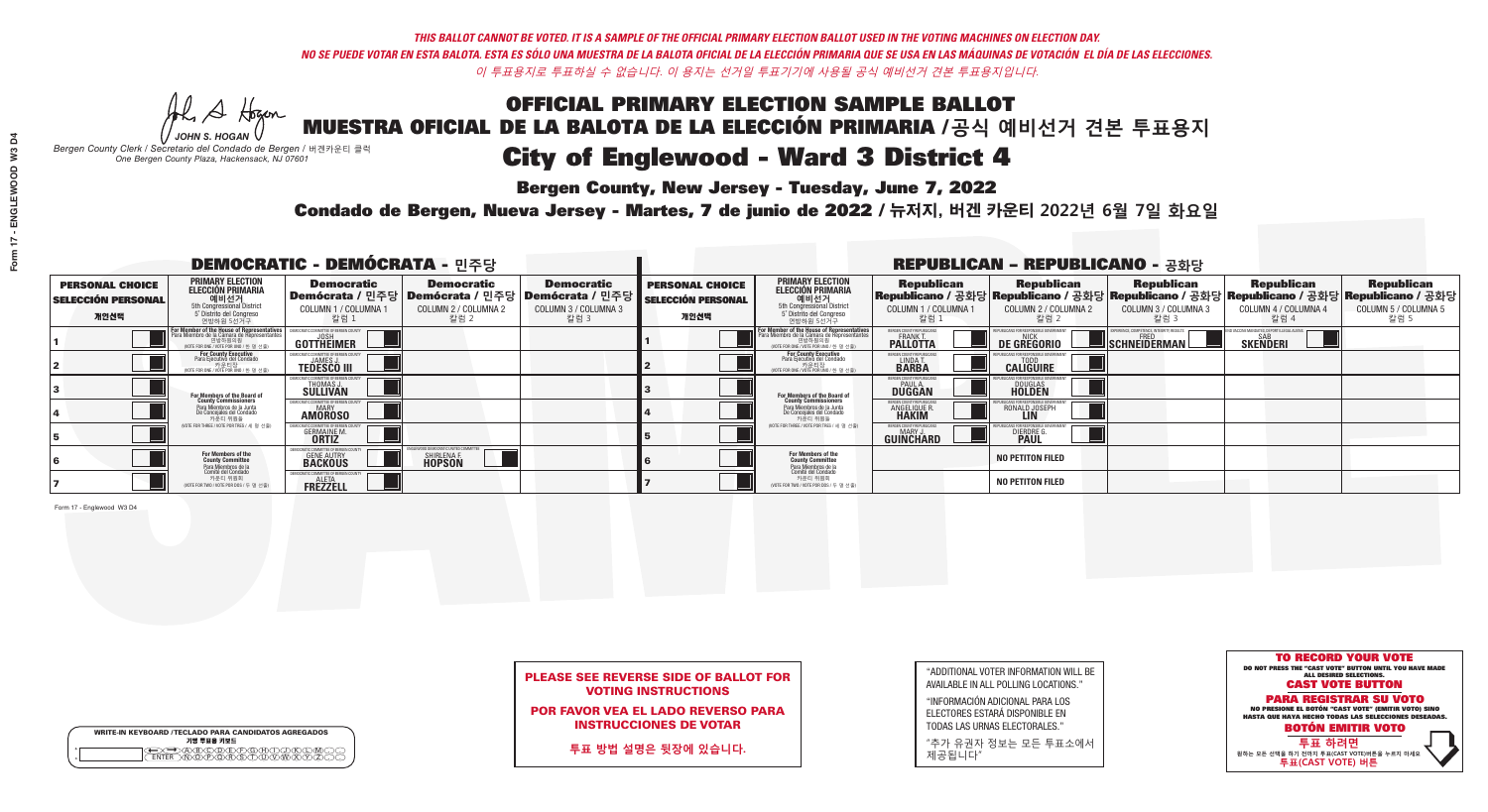**Bergen County, New Jersey - Tuesday, June 7, 2022** 

Al Stogan *JOHN S. HOGAN*

|        | <b>WRITE-IN KEYBOARD /TECLADO PARA CANDIDATOS AGREGADOS</b><br>기명 투표용 키보드 |  |
|--------|---------------------------------------------------------------------------|--|
| o<br>o | ACBCODECFOGCHOL<br><u> እንቅነፍ እንችነር</u>                                    |  |

*Bergen County Clerk / Secretario del Condado de Bergen /* 버겐카운티 클럭 *One Bergen County Plaza, Hackensack, NJ 07601*



PLEASE SEE REVERSE SIDE OF BALLOT FOR VOTING INSTRUCTIONS

POR FAVOR VEA EL LADO REVERSO PARA INSTRUCCIONES DE VOTAR

**투표 방법 설명은 뒷장에 있습니다.**

| "ADDITIONAL VOTER INFORMATION WILL BE |
|---------------------------------------|
| AVAILABLE IN ALL POLLING LOCATIONS."  |

"INFORMACIÓN ADICIONAL PARA LOS ELECTORES ESTARÁ DISPONIBLE EN TODAS LAS URNAS ELECTORALES."

"추가 유권자 정보는 모든 투표소에서 제공됩니다"

Condado de Bergen, Nueva Jersey - Martes, 7 de junio de 2022 / 뉴저지, 버겐 카운티 2022년 6월 7일 화요일 *One Bergen County Plaza, Hackensack, NJ 07601*

|                                                             |                                                                                                                                                            | <b>DEMOCRATIC - DEMÓCRATA - 민주당</b>                               |                                                                                                |                                           | <b>REPUBLICAN - REPUBLICANO - 공화당</b>                       |                                                                                                                                                            |                                                                     |                                                                                                                                                                                                             |                                                                  |                      |                      |  |
|-------------------------------------------------------------|------------------------------------------------------------------------------------------------------------------------------------------------------------|-------------------------------------------------------------------|------------------------------------------------------------------------------------------------|-------------------------------------------|-------------------------------------------------------------|------------------------------------------------------------------------------------------------------------------------------------------------------------|---------------------------------------------------------------------|-------------------------------------------------------------------------------------------------------------------------------------------------------------------------------------------------------------|------------------------------------------------------------------|----------------------|----------------------|--|
| <b>PERSONAL CHOICE</b><br><b>SELECCIÓN PERSONAL</b><br>개인선택 | <b>PRIMARY ELECTION</b><br>ELECCIÓN PRIMARIA<br>예비선거<br><sub>5th Congressional District</sub><br>5° Distrito del Congreso                                  | <b>Democratic</b><br>COLUMN 1 / COLUMNA 1                         | <b>Democratic</b><br>│Demócrata / 민주당│Demócrata / 민주당│Demócrata / 민주당┃<br>COLUMN 2 / COLUMNA 2 | <b>Democratic</b><br>COLUMN 3 / COLUMNA 3 | <b>PERSONAL CHOICE</b><br><b>SELECCIÓN PERSONAL</b><br>개인선택 | <b>PRIMARY ELECTION</b><br>ELECCIÓN PRIMARIA<br>예비선거<br>5th Congressional District<br>5 <sup>'</sup> Distrito del Congreso                                 | COLUMN 1 / COLUMNA 1                                                | │ Republican │ Republican │ Republican │ Republican Republican Republican Republican<br>│Republicano / 공화당│Republicano / 공화당│Republicano / 공화당│Republicano / 고화당│Republicano / 공화당│<br>COLUMN 2 / COLUMNA 2 | COLUMN 3 / COLUMNA 3                                             | COLUMN 4 / COLUMNA 4 | COLUMN 5 / COLUMNA 5 |  |
|                                                             | 연방하원 5선거구<br>For Member of the House of Representatives<br>Para Miembro de la Cámara de Representantes<br>연방하원의원<br>(VOTE FOR ONE / VOTE POR UNO / 한 명 선출) | 칼럼 :<br>DEMOCRATIC COMMITTEE OF BERGEN COL<br>GOTTHEIMER          | 칼럼 2                                                                                           | 칼럼 3                                      |                                                             | 연방하원 5선거구<br>For Member of the House of Representatives<br>Para Miembro de la Cámara de Representantes<br>연방하원의원<br>(VOTE FOR ONE / VOTE POR UNO / 한 명 선출) | 칼럼 :<br>BERGEN COUNTY REPUBLICANS<br><b>PALLOTTA</b>                | 칼럼 2<br>DE GREGORIO                                                                                                                                                                                         | 칼럼 3<br>PERIENCE. COMPETENCE. INTEGRITY. RESULTS<br>SCHNEIDERMAN | 칼럼 4<br>SKEÑDERI     | 칼럼 5                 |  |
|                                                             | For County Executive<br>Para Ejecutivo del Condado<br>가운티장 - 카운티장<br>(VOTE FOR ONE / VOTE POR UNO / 한 명 선출)                                                | <b>TEDESCO III</b>                                                |                                                                                                |                                           |                                                             | For County Executive<br>Para Ejecutivo del Condado<br>가운티장<br>(VOTE FOR ONE / VOTE POR UNO / 한 명 선출)                                                       | BERGEN COUNTY REPUBLICAN<br>LINDA T.                                | <b>CALIGUIRE</b>                                                                                                                                                                                            |                                                                  |                      |                      |  |
|                                                             | For Members of the Board of<br>County Commissioners                                                                                                        | THOMAS J.                                                         |                                                                                                |                                           |                                                             | For Members of the Board of<br>County Commissioners                                                                                                        | ERGEN COUNTY REPUBLICA<br><b>PAUL A.</b><br><b>DUGGAN</b>           | DOUGLAS<br>HOLDEN                                                                                                                                                                                           |                                                                  |                      |                      |  |
|                                                             | Para Miembros de la Junta<br>De Concejales del Condado<br>카운티 위원들                                                                                          | RATIC COMMITTEE OF BERGEN COUNT<br><b>MARY</b><br><b>AMOROSO</b>  |                                                                                                |                                           |                                                             | Para Miembros de la Junta<br>De Concejales del Condado<br>카운티 위원들                                                                                          | <b>RGEN COUNTY REPUBLICAL</b><br><b>ANGELIQUE R</b><br><b>HAKIM</b> | RONALD JOSEPH                                                                                                                                                                                               |                                                                  |                      |                      |  |
|                                                             | VOTE FOR THREE / VOTE POR TRES / 세 명 서축                                                                                                                    | <b>GERMAINE M</b><br><b>ORTIZ</b>                                 |                                                                                                |                                           |                                                             | NOTE FOR THREE / VOTE POR TRES / 세 명 서축                                                                                                                    | <b>RGEN COUNTY REPUBLICANS</b><br><b>GUINCHARD</b>                  | DIERDRE G                                                                                                                                                                                                   |                                                                  |                      |                      |  |
|                                                             | <b>For Member of the Council</b><br>Para Miembro del Conceio<br>NOTE FOR ONE / VOTE POR UNO / 하 명 서                                                        | MOCRATIC COMMITTEE OF BERGEN<br><b>MARYELENA</b><br><b>VARGAS</b> | 10CRATS FOR FOURTH WAR<br><b>KEVIN A.</b><br><b>WILSON</b>                                     |                                           |                                                             | <b>For Member of the Council</b><br>Para Miembro del Conceio<br>이회의원<br>(VOTE FOR ONE / VOTE POR UNO / 한명선                                                 |                                                                     | <b>NO PETITION FILED</b>                                                                                                                                                                                    |                                                                  |                      |                      |  |
|                                                             | For Members of the<br>County Committee<br>Para Miembros de la<br>Comité del Condado                                                                        | OCRATIC COMMITTEE OF BERGEN<br><b>HOYLE Sr.</b>                   |                                                                                                |                                           |                                                             | For Members of the<br>County Committee<br>Para Miembros de la<br>Comité del Condado                                                                        |                                                                     | <b>NO PETITON FILED</b>                                                                                                                                                                                     |                                                                  |                      |                      |  |
|                                                             | 카운티 위원회<br>(VOTE FOR TWO / VOTE POR DOS / 두 명 선출)                                                                                                          | <b>JUNE C.</b><br>GREGG                                           |                                                                                                |                                           |                                                             | 카운티 위원회<br>WOTE FOR TWO / VOTE POR DOS / 두 명 선출)                                                                                                           |                                                                     | <b>NO PETITON FILED</b>                                                                                                                                                                                     |                                                                  |                      |                      |  |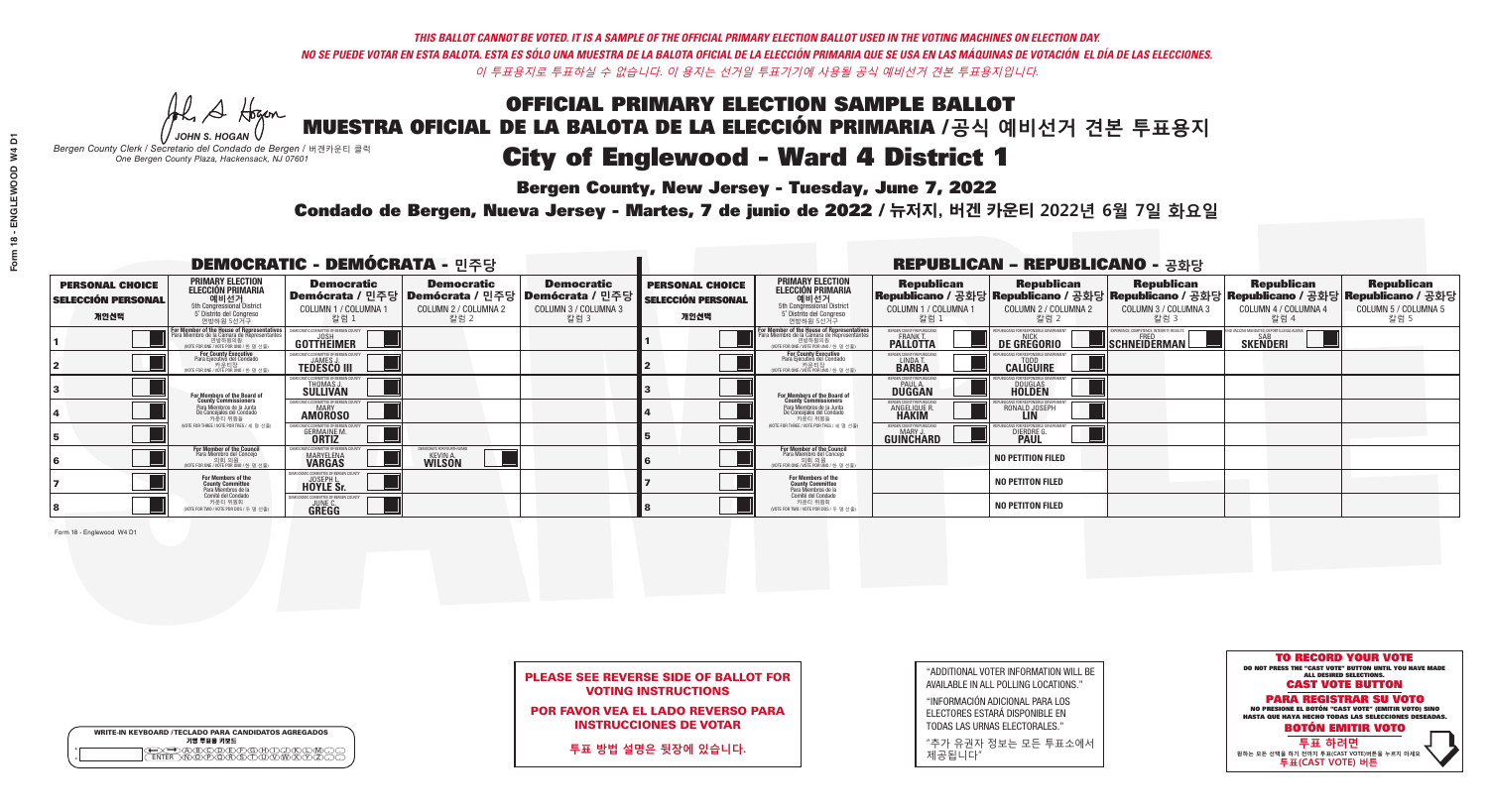**Bergen County, New Jersey - Tuesday, June 7, 2022** 

Al Stogan *JOHN S. HOGAN*

|        | <b>WRITE-IN KEYBOARD /TECLADO PARA CANDIDATOS AGREGADOS</b><br>기명 투표용 키보드 |  |
|--------|---------------------------------------------------------------------------|--|
| o<br>o | ACBCODECFOGCHOL<br><u> እንቅነፍ እንችነር</u>                                    |  |

*Bergen County Clerk / Secretario del Condado de Bergen /* 버겐카운티 클럭 *One Bergen County Plaza, Hackensack, NJ 07601*



PLEASE SEE REVERSE SIDE OF BALLOT FOR VOTING INSTRUCTIONS

POR FAVOR VEA EL LADO REVERSO PARA INSTRUCCIONES DE VOTAR

**투표 방법 설명은 뒷장에 있습니다.**

| "ADDITIONAL VOTER INFORMATION WILL BE |
|---------------------------------------|
| AVAILABLE IN ALL POLLING LOCATIONS."  |
|                                       |

"INFORMACIÓN ADICIONAL PARA LOS ELECTORES ESTARÁ DISPONIBLE EN TODAS LAS URNAS ELECTORALES."

"추가 유권자 정보는 모든 투표소에서 제공됩니다"

Condado de Bergen, Nueva Jersey - Martes, 7 de junio de 2022 / 뉴저지, 버겐 카운티 2022년 6월 7일 화요일 *One Bergen County Plaza, Hackensack, NJ 07601*

|                                                     |                                                                                                                                                       | <b>DEMOCRATIC - DEMÓCRATA - 민주당</b>                               |                                                                        |                              | <b>REPUBLICAN - REPUBLICANO - 공화당</b>               |                                                                                                                                                       |                                                                     |                                              |                                                          |                                                           |                                                                                                                                                                         |  |
|-----------------------------------------------------|-------------------------------------------------------------------------------------------------------------------------------------------------------|-------------------------------------------------------------------|------------------------------------------------------------------------|------------------------------|-----------------------------------------------------|-------------------------------------------------------------------------------------------------------------------------------------------------------|---------------------------------------------------------------------|----------------------------------------------|----------------------------------------------------------|-----------------------------------------------------------|-------------------------------------------------------------------------------------------------------------------------------------------------------------------------|--|
| <b>PERSONAL CHOICE</b><br><b>SELECCIÓN PERSONAL</b> | <b>PRIMARY ELECTION</b><br>ELECCIÓN PRIMARIA<br>예비선거<br><sub>5th Congressional District</sub>                                                         | <b>Democratic</b>                                                 | <b>Democratic</b><br>│Demócrata / 민주당│Demócrata / 민주당│Demócrata / 민주당┃ | <b>Democratic</b>            | <b>PERSONAL CHOICE</b><br><b>SELECCIÓN PERSONAL</b> | <b>PRIMARY ELECTION</b><br><b>ELECCIÓN PRIMARIA</b><br><b>에비선거</b><br>5th Congressional District<br>5 <sup>'</sup> Distrito del Congreso              |                                                                     |                                              |                                                          |                                                           | │ Republican │ Republican │ Republican │ Republican Republican Republican<br>│Republicano / 공화당│Republicano / 공화당│Republicano / 공화당│Republicano / 공화당│Republicano / 공화당 |  |
| 개인선택                                                | 5° Distrito del Congreso<br>연방하원 5선거구                                                                                                                 | COLUMN 1 / COLUMNA 1<br>칼럼 :                                      | COLUMN 2 / COLUMNA 2<br>칼럼 2                                           | COLUMN 3 / COLUMNA 3<br>칼럼 3 | 개인선택                                                | 연방하원 5선거구                                                                                                                                             | COLUMN 1 / COLUMNA 1<br>칼럼 :                                        | COLUMN 2 / COLUMNA 2<br>·칼럼 2                | COLUMN 3 / COLUMNA 3<br>칼럼 3                             | COLUMN 4 / COLUMNA 4<br>칼럼 4                              | COLUMN 5 / COLUMNA 5<br>칼럼 5                                                                                                                                            |  |
|                                                     | F <b>or Member of the House of Representatives</b><br>Para Miembro de la Cámara de Representantes<br>연방하원의원<br>(VOTE FOR ONE / VOTE POR UNO / 한 명 선출) | DEMOCRATIC COMMITTEE OF BERGEN COUNT<br>GOTTHEIMER                |                                                                        |                              |                                                     | <b>For Member of the House of Representatives<br/>Para Miembro de la Cámara de Representantes</b><br>연방하원의원<br>(VOTE FOR ONE / VOTE POR UNO / 한 명 선출) | BERGEN COUNTY REPUBLICANS<br><b>PALLOTTA</b>                        | DE GREGORIO                                  | PERIENCE. COMPETENCE. INTEGRITY. RESULTS<br>SCHNEIDERMAN | VACCINE MANDATES, DEPORT ILLEGAL ALIEN<br><b>SKENDERI</b> |                                                                                                                                                                         |  |
|                                                     | For County Executive<br>Para Ejecutivo del Condado<br>가운티장 - 카운티장<br>(VOTE FOR ONE / VOTE POR UNO / 한 명 선출)                                           | <b>TEDESCO III</b>                                                |                                                                        |                              |                                                     | For County Executive<br>Para Ejecutivo del Condado<br>7 카운티장<br>(VOTE FOR ONE / VOTE POR UNO / 한 명 선출                                                 | BERGEN COUNTY REPUBLICAN<br>LINDA T.                                | <b>CALIGUIRE</b>                             |                                                          |                                                           |                                                                                                                                                                         |  |
|                                                     | For Members of the Board of<br>County Commissioners                                                                                                   | THOMAS J.                                                         |                                                                        |                              |                                                     | For Members of the Board of<br>County Commissioners                                                                                                   | ERGEN COUNTY REPUBLICA<br><b>PAUL A.</b><br><b>DUGGAN</b>           | <b>DOUGLAS</b><br><b>HOLDEN</b>              |                                                          |                                                           |                                                                                                                                                                         |  |
|                                                     | Para Miembros de la Junta<br>De Concejales del Condado<br>카운티 위원들                                                                                     | CRATIC COMMITTEE OF BERGEN COUNT<br><b>MARY</b><br><b>AMOROSO</b> |                                                                        |                              |                                                     | Para Miembros de la Junta<br>De Concejales del Condado<br>카운티 위원들                                                                                     | <b>RGEN COUNTY REPUBLICAL</b><br><b>ANGELIQUE R</b><br><b>HAKIM</b> | RONALD JOSEPH                                |                                                          |                                                           |                                                                                                                                                                         |  |
|                                                     | VOTE FOR THREE / VOTE POR TRES / 세 명 서축                                                                                                               | <b>GERMAINE M</b><br><b>ORTIZ</b>                                 |                                                                        |                              |                                                     | NOTE FOR THREE / VOTE POR TRES / 세 명 선출                                                                                                               | ERGEN COUNTY REPUBLICANS<br><b>GUINCHARD</b>                        | DIERDRE G                                    |                                                          |                                                           |                                                                                                                                                                         |  |
|                                                     | <b>For Member of the Council</b><br>Para Miembro del Conceio<br>NOTE FOR ONE / VOTE POR UNO / 하 명 서                                                   | MOCRATIC COMMITTEE OF BERGEN<br><b>MARYELENA</b><br><b>VARGAS</b> | AOCRATS FOR FOURTH WAR<br><b>KEVIN A.</b><br><b>WILSON</b>             |                              |                                                     | <b>For Member of the Council</b><br>Para Miembro del Conceio<br>의회 의원<br>^VOTE FOR ONE / VOTE POR UNO / 한 명 선출!                                       |                                                                     | <b>NO PETITION FILED</b>                     |                                                          |                                                           |                                                                                                                                                                         |  |
|                                                     | For Members of the<br>County Committee<br>Para Miembros de la<br>Comité del Condado                                                                   | CRATIC COMMITTEE OF BERGEN CI<br>THERESAL THOMAS                  |                                                                        |                              |                                                     | <b>For Members of the<br/>County Committee</b><br>Para Miembros de la<br>Comité del Condado                                                           |                                                                     | EPUBLICANS FOR RESPONSIBLE GOV<br>DIERDRE G. |                                                          |                                                           |                                                                                                                                                                         |  |
|                                                     | 카운티 위원회<br>WOTE FOR TWO / VOTE POR DOS / 두 명 선출)                                                                                                      | <b>NO PETITION FILED</b>                                          |                                                                        |                              |                                                     | 카운티 위원회<br>(VOTE FOR TWO / VOTE POR DOS / 두 명 선출)                                                                                                     |                                                                     | NO PETITION FILED                            |                                                          |                                                           |                                                                                                                                                                         |  |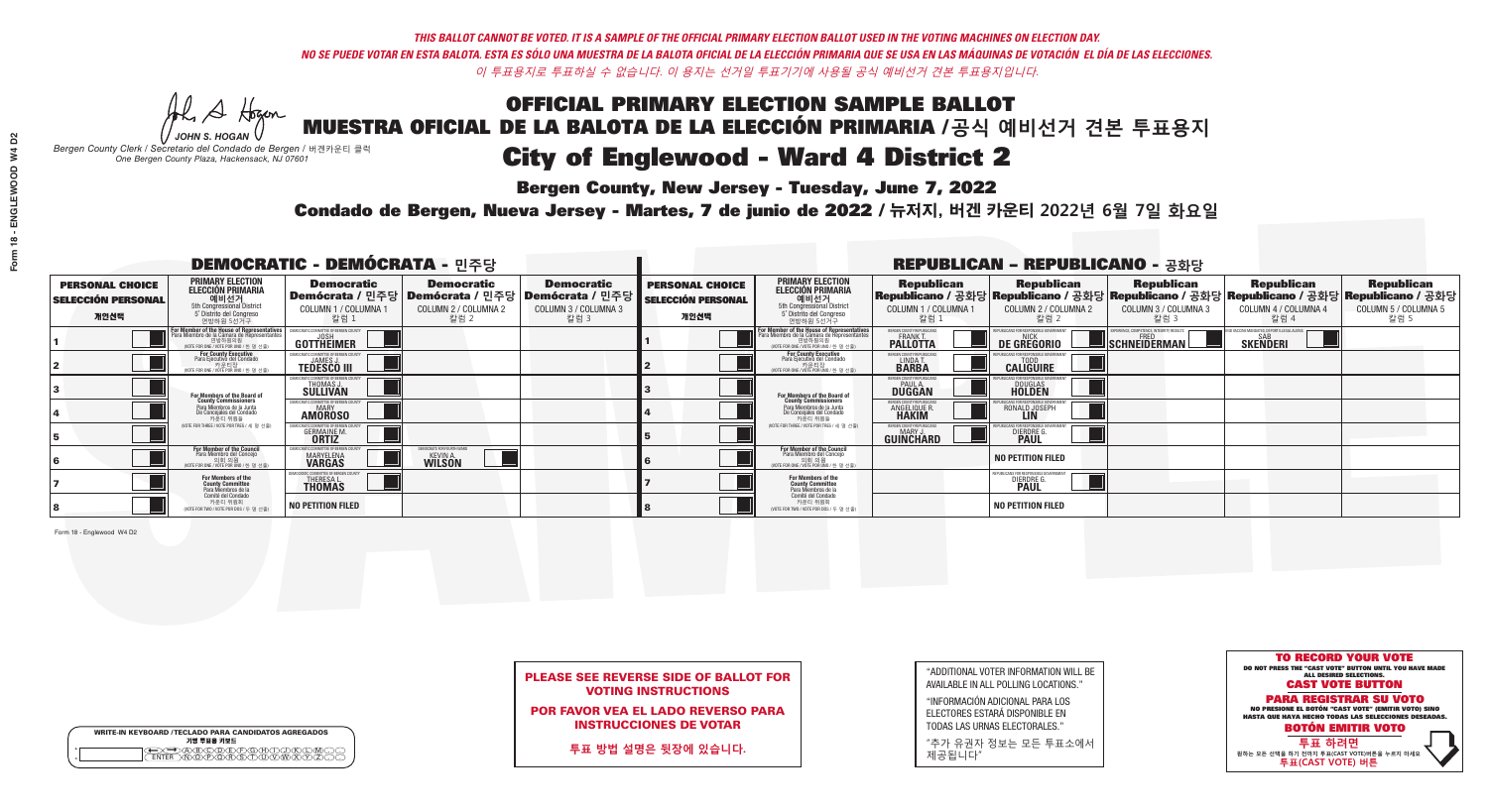**Bergen County, New Jersey - Tuesday, June 7, 2022** 

Al Stogan *JOHN S. HOGAN*

|        | <b>WRITE-IN KEYBOARD /TECLADO PARA CANDIDATOS AGREGADOS</b><br>기명 투표용 키보드 |  |
|--------|---------------------------------------------------------------------------|--|
| o<br>o | ACBCODECFOGCHOL<br><u> እንቅነፍ እንችነር</u>                                    |  |

*Bergen County Clerk / Secretario del Condado de Bergen /* 버겐카운티 클럭 *One Bergen County Plaza, Hackensack, NJ 07601*



| <b>PLEASE SEE REVERSE SIDE OF BALLOT FOR</b> |  |
|----------------------------------------------|--|
| <b>VOTING INSTRUCTIONS</b>                   |  |

POR FAVOR VEA EL LADO REVERSO PARA INSTRUCCIONES DE VOTAR

**투표 방법 설명은 뒷장에 있습니다.**

| "ADDITIONAL VOTER INFORMATION WILL BE |
|---------------------------------------|
| AVAILABLE IN ALL POLLING LOCATIONS."  |

"INFORMACIÓN ADICIONAL PARA LOS ELECTORES ESTARÁ DISPONIBLE EN TODAS LAS URNAS ELECTORALES."

"추가 유권자 정보는 모든 투표소에서 제공됩니다"

Condado de Bergen, Nueva Jersey - Martes, 7 de junio de 2022 / 뉴저지, 버겐 카운티 2022년 6월 7일 화요일 *One Bergen County Plaza, Hackensack, NJ 07601*

|                                                     |                                                                                                                                                      | <b>DEMOCRATIC - DEMÓCRATA - 민주당</b>                                 |                                                                        |                              | <b>REPUBLICAN - REPUBLICANO - 공화당</b>               |                                                                                                                                                       |                                                                  |                                 |                                                                                                                                                                                     |                                                              |                              |  |
|-----------------------------------------------------|------------------------------------------------------------------------------------------------------------------------------------------------------|---------------------------------------------------------------------|------------------------------------------------------------------------|------------------------------|-----------------------------------------------------|-------------------------------------------------------------------------------------------------------------------------------------------------------|------------------------------------------------------------------|---------------------------------|-------------------------------------------------------------------------------------------------------------------------------------------------------------------------------------|--------------------------------------------------------------|------------------------------|--|
| <b>PERSONAL CHOICE</b><br><b>SELECCIÓN PERSONAL</b> | <b>PRIMARY ELECTION</b><br>ELECCIÓN PRIMARIA<br>예비선거<br><sub>5th Congressional District</sub>                                                        | <b>Democratic</b>                                                   | <b>Democratic</b><br>│Demócrata / 민주당│Demócrata / 민주당│Demócrata / 민주당┃ | <b>Democratic</b>            | <b>PERSONAL CHOICE</b><br><b>SELECCIÓN PERSONAL</b> | <b>PRIMARY ELECTION</b><br>ELECCIÓN PRIMARIA<br>예비선거<br>5th Congressional District<br>5 <sup>'</sup> Distrito del Congreso                            |                                                                  |                                 | │ Republican │ Republican │ Republican │ Republican Republican Republican Republican<br>│Republicano / 공화당│Republicano / 공화당│Republicano / 공화당│Republicano / 고화당│Republicano / 공화당│ |                                                              |                              |  |
| 개인선택                                                | 5° Distrito del Congreso<br>연방하원 5선거구                                                                                                                | COLUMN 1 / COLUMNA 1<br>칼럼 :                                        | COLUMN 2 / COLUMNA 2<br>칼럼 2                                           | COLUMN 3 / COLUMNA 3<br>칼럼 3 | 개인선택                                                | 연방하원 5선거구                                                                                                                                             | COLUMN 1 / COLUMNA 1<br>칼럼 :                                     | COLUMN 2 / COLUMNA 2<br>칼럼 2    | COLUMN 3 / COLUMNA 3<br>칼럼 3                                                                                                                                                        | COLUMN 4 / COLUMNA 4<br>칼럼 4                                 | COLUMN 5 / COLUMNA 5<br>칼럼 5 |  |
|                                                     | <b>For Member of the House of Representatives</b><br>Para Miembro de la Cámara de Representantes<br>연방하원의원<br>(VOTE FOR ONE / VOTE POR UNO / 한 명 선출) | GOTTHEIMER                                                          |                                                                        |                              |                                                     | <b>For Member of the House of Representatives<br/>Para Miembro de la Cámara de Representantes</b><br>연방하원의원<br>(VOTE FOR ONE / VOTE POR UNO / 한 명 선출) | BERGEN COUNTY REPUBLICAN:<br><b>PALLOTTA</b>                     | DE GREGORIO                     | XPERIENCE, COMPETENCE, INTEGRITY, RESULTS<br>SCHNEIDERMAN                                                                                                                           | ) VACCINE MANDATES, DEPORT ILLEGAL ALIEN:<br><b>SKENDERI</b> |                              |  |
|                                                     | For County Executive<br>Para Ejecutivo del Condado<br>가운티장<br>(VOTE FOR ONE / VOTE POR UNO / 한 명 선출)                                                 | <b>TEDESCO III</b>                                                  |                                                                        |                              |                                                     | For County Executive<br>Para Ejecutivo del Condado<br>7) 카운티장<br>(VOTE FOR ONE / VOTE POR UNO / 한 명 선출)                                               | LINDA T.                                                         | <b>CALIGUIRE</b>                |                                                                                                                                                                                     |                                                              |                              |  |
|                                                     | For Members of the Board of<br>County Commissioners                                                                                                  | MOCRATIC COMMITTEE OF RERGEN<br>THOMAS J.                           |                                                                        |                              |                                                     | For Members of the Board of<br>County Commissioners                                                                                                   | <b>FRGEN COUNTY REPUBLICA</b><br><b>PAUL A.</b><br><b>DUGGAN</b> | <b>DOUGLAS</b><br><b>HOLDEN</b> |                                                                                                                                                                                     |                                                              |                              |  |
|                                                     | Para Miembros de la Junta<br>De Concejales del Condado<br>카우티 위원들                                                                                    | IOCRATIC COMMITTEE OF BERGEN COUNT<br><b>MARY</b><br><b>AMOROSO</b> |                                                                        |                              |                                                     | Para Miembros de la Junta<br>De Concejales del Condado<br>카운티 위원들                                                                                     | RGEN COUNTY REPUBLICAI<br><b>ANGELIQUE R</b>                     | RONALD JOSEPH                   |                                                                                                                                                                                     |                                                              |                              |  |
|                                                     | VOTE FOR THREF / VOTE POR TRES / 세 명 서축                                                                                                              | <b>GERMAINE M</b><br><b>ORTIZ</b>                                   |                                                                        |                              |                                                     | NOTE FOR THREE / VOTE POR TRES / 세 명 선출                                                                                                               | ERGEN COUNTY REPUBLICANS<br><b>GUINCHARD</b>                     | DIERDRE <sup>C</sup>            |                                                                                                                                                                                     |                                                              |                              |  |
|                                                     | For Member of the Council<br>Para Miembro del Concejo<br>NOTE FOR ONE / VOTE POR UNO / 하 명 서                                                         | EMOCRATIC COMMITTEE OF BERGEN<br>MARYELENA<br><b>VARGAS</b>         | 10CRATS FOR FOURTH WAI<br><b>KEVIN A.</b><br><b>WILSON</b>             |                              |                                                     | <b>For Member of the Council</b><br>Para Miembro del Concejo<br>이호 의원<br>(VOTE FOR ONE / VOTE POR UNO / 한명선                                           |                                                                  | <b>NO PETITION FILED</b>        |                                                                                                                                                                                     |                                                              |                              |  |
|                                                     | For Members of the<br>County Committee<br>Para Miembros de la<br>Comité del Condado                                                                  | <b>CURTIS E.</b><br>CAVINESS                                        |                                                                        |                              |                                                     | For Members of the<br>County Committee<br>Para Miembros de la<br>Comité del Condado                                                                   |                                                                  | <b>NO PETITON FILED</b>         |                                                                                                                                                                                     |                                                              |                              |  |
|                                                     | 카운티 위원회<br>(VOTE FOR TWO / VOTE POR DOS / 두 명 선출)                                                                                                    | <b>SANTIAGO BABB</b>                                                |                                                                        |                              |                                                     | 카운티 위원회<br>WOTE FOR TWO / VOTE POR DOS / 두 명 선출)                                                                                                      |                                                                  | <b>NO PETITON FILED</b>         |                                                                                                                                                                                     |                                                              |                              |  |